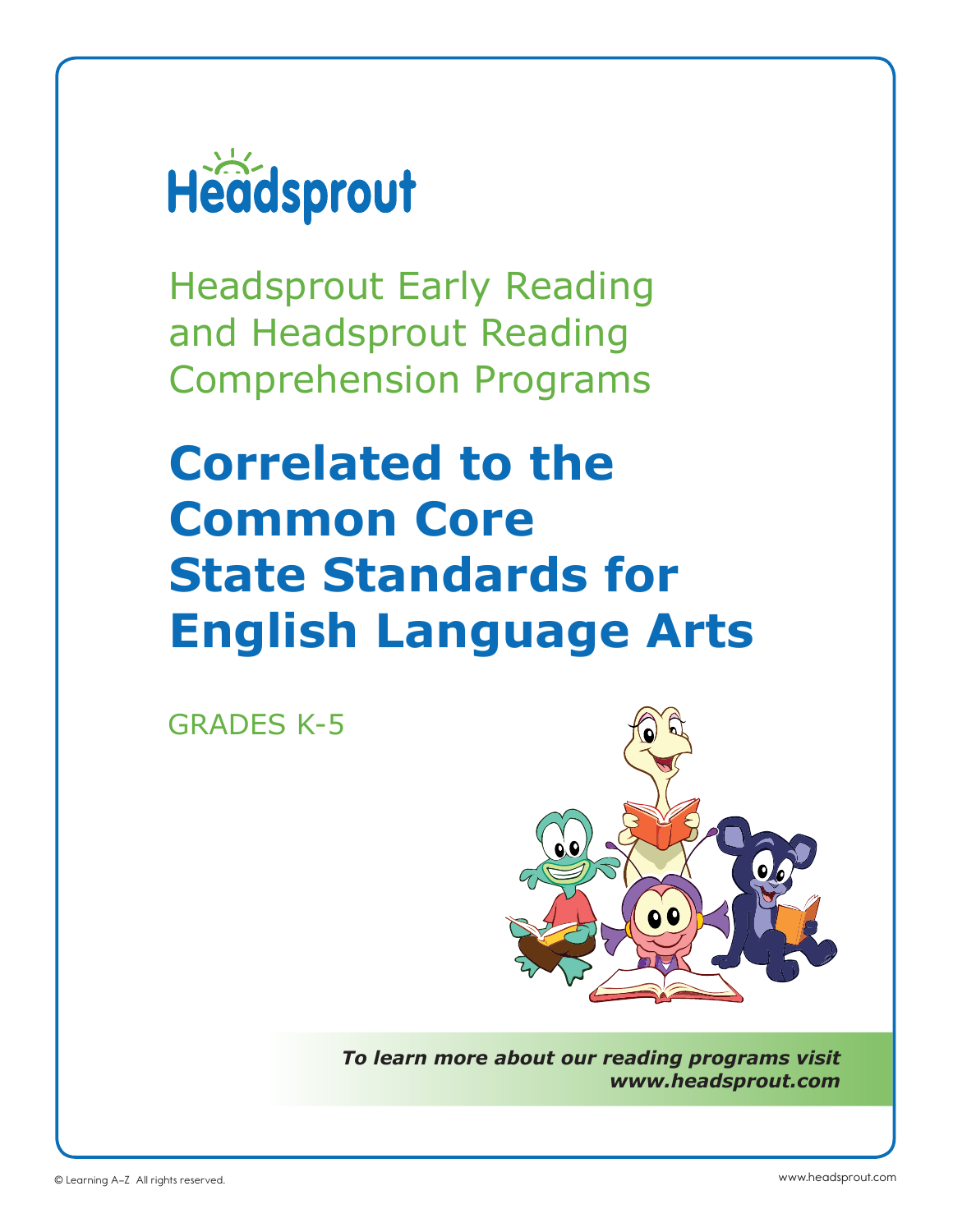

## **Grades K–2**

| <b>CCSS</b><br><b>Reference</b> | <b>Reading Standards</b><br>for Literaure                                                                                                                                                                                                                                                                                                                                                                                                                                                                                                                                                  | <b>Headsprout Reading Programs</b>                                                                                                                                                                                                                                                                                                                                                                                  |  |
|---------------------------------|--------------------------------------------------------------------------------------------------------------------------------------------------------------------------------------------------------------------------------------------------------------------------------------------------------------------------------------------------------------------------------------------------------------------------------------------------------------------------------------------------------------------------------------------------------------------------------------------|---------------------------------------------------------------------------------------------------------------------------------------------------------------------------------------------------------------------------------------------------------------------------------------------------------------------------------------------------------------------------------------------------------------------|--|
|                                 | <b>Key Ideas and Details</b>                                                                                                                                                                                                                                                                                                                                                                                                                                                                                                                                                               |                                                                                                                                                                                                                                                                                                                                                                                                                     |  |
| RL.K.1                          | With prompting and support,<br>ask and answer questions<br>about key details in a text.                                                                                                                                                                                                                                                                                                                                                                                                                                                                                                    | Headsprout Early Reading includes stories (both narrative<br>and expository) that provide opportunities for students to<br>ask and answer questions about details and events in text.                                                                                                                                                                                                                               |  |
| RL.1.1                          | Ask and answer questions<br>about key details in a text.                                                                                                                                                                                                                                                                                                                                                                                                                                                                                                                                   | Embedded questions included with the stories provide<br>teachers with specific opportunities to ask students questions<br>about the text.                                                                                                                                                                                                                                                                           |  |
| RL.2.1                          | Ask and answer such<br>questions as who, what,<br>where, when, why, and<br>how to demonstrate                                                                                                                                                                                                                                                                                                                                                                                                                                                                                              | In Headsprout Early Reading, students practice more<br>inferential comprehension skills by reading familiar passages,<br>listening to various types of comprehension questions, and<br>selecting the picture that best answers the auditory question.                                                                                                                                                               |  |
|                                 | understanding of key details<br>in a text.                                                                                                                                                                                                                                                                                                                                                                                                                                                                                                                                                 | In Headsprout Early Reading, students read a text passage<br>and select the best answer to a written question from among<br>three alternatives.                                                                                                                                                                                                                                                                     |  |
| <b>RL.K.2</b>                   | With prompting and support,<br>retell familiar stories,<br>including key details.                                                                                                                                                                                                                                                                                                                                                                                                                                                                                                          | In Episodes 41-80, students answer both literal and inferential<br>questions to demonstrate their comprehension<br>of a story's meaning.                                                                                                                                                                                                                                                                            |  |
| RL.1.2                          | Retell stories, including key<br>details, and demonstrate<br>understanding of their central<br>message or lesson.                                                                                                                                                                                                                                                                                                                                                                                                                                                                          | In Episodes 1-10, Headsprout Reading Comprehension<br>provides students with more explicit instructions and helps<br>them answer who, what, where, when, why, and how<br>questions with both narrative and expository text starting<br>at about a mid-second-grade reading level. In Episode 2, for<br>example, students learn to answer inferential comprehension<br>questions by locating clue words in the text. |  |
| <b>RL.2.2</b>                   | Recount stories, including<br>fables and folktales from<br>diverse cultures, and<br>determine their central                                                                                                                                                                                                                                                                                                                                                                                                                                                                                | Headsprout Early Reading includes over 80 printable<br>stories that offer many opportunities for retelling activities<br>and other story discussion. These activities help students<br>practice retelling main ideas by identifying what a sentence,<br>paragraph, or passage is "mostly about."                                                                                                                    |  |
| message, lesson, or moral.      | In Headsprout Reading Comprehension, students learn to<br>determine what a paragraph or passage is "mostly about."In<br>Episode 5, for example, students first learn how to determine<br>the theme of a portion of text, determine how often that<br>theme occurs, and ultimately decide that the most common<br>theme is what the paragraph or passage is "mostly about."<br>As students master this strategy, they learn to apply the<br>same strategy to questions with alternative wording, such<br>as those that ask students to identify the best title for a<br>particular passage. |                                                                                                                                                                                                                                                                                                                                                                                                                     |  |

For the purposes of this correlation, the following abbreviations apply: CCSS = Common Core State Standards; N/A = Not Applicable.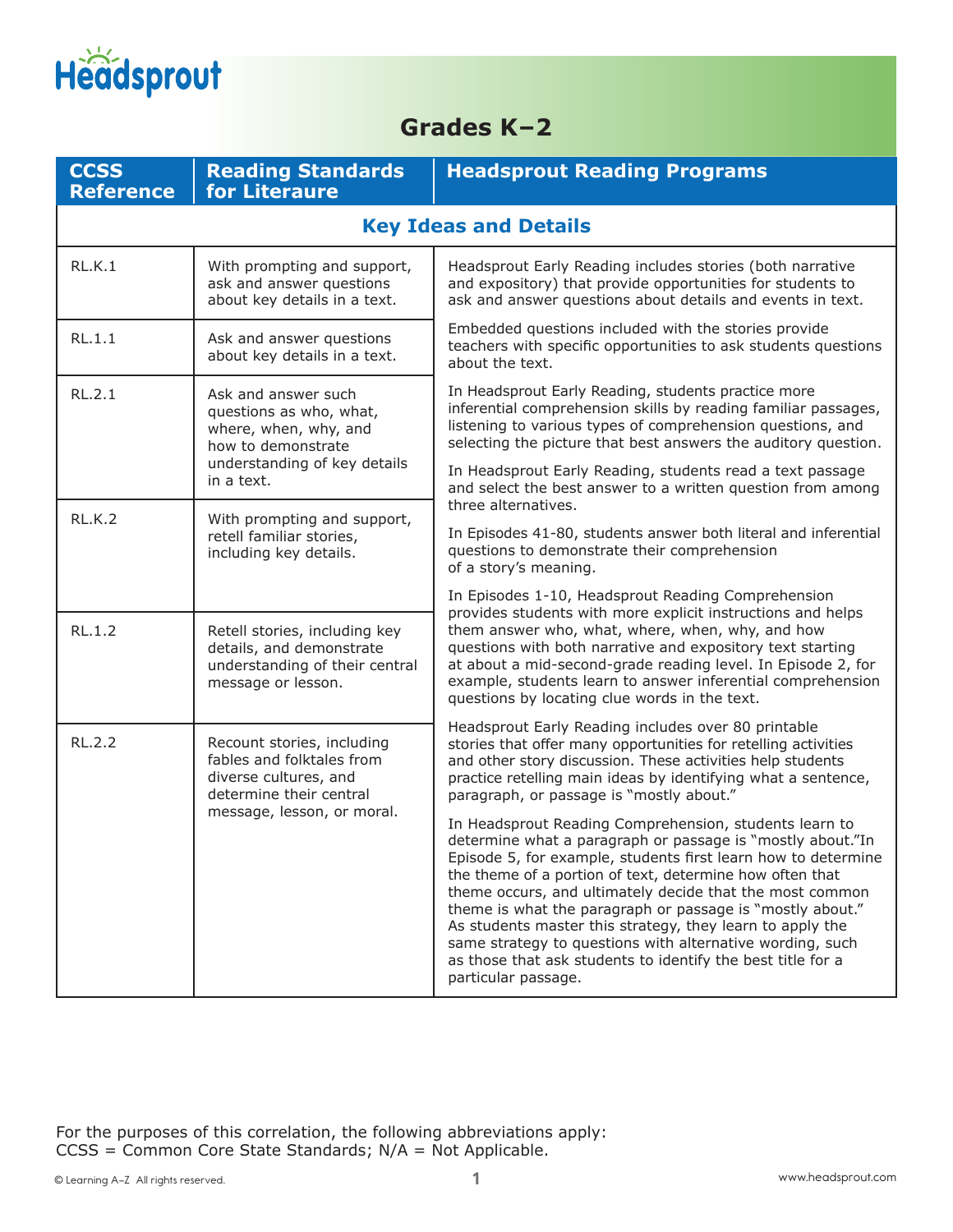| <b>CCSS</b><br><b>Reference</b> | <b>Reading Standards</b><br>for Literaure                                                                                                                      | <b>Headsprout Reading Programs</b>                                                                                                                                                                                                                                                                                                                             |
|---------------------------------|----------------------------------------------------------------------------------------------------------------------------------------------------------------|----------------------------------------------------------------------------------------------------------------------------------------------------------------------------------------------------------------------------------------------------------------------------------------------------------------------------------------------------------------|
| RL.K.3                          | With prompting and support,<br>identify characters, settings,<br>and major events in a story.                                                                  |                                                                                                                                                                                                                                                                                                                                                                |
| RL.1.3                          | Describe characters, settings,<br>and major events in a story,<br>using key details.                                                                           | In Episodes 41-80, Headsprout Early Reading introduces<br>students to a variety of story themes, including settings,<br>plots, characters, events, feelings, and conflict and<br>resolution.                                                                                                                                                                   |
| RL.2.3                          | Describe how characters in<br>a story respond to major<br>events and challenges.                                                                               |                                                                                                                                                                                                                                                                                                                                                                |
|                                 |                                                                                                                                                                | <b>Craft and Structure</b>                                                                                                                                                                                                                                                                                                                                     |
| RL.K.4                          | Ask and answer questions<br>about unknown words in a<br>text.                                                                                                  | Students read and respond to questions about expository<br>text, narrative text, and poetry throughout the programs.<br>In Episodes 41-47 and 67-80, Headsprout Early Reading                                                                                                                                                                                  |
| <b>RL.1.4</b>                   | Identify words and phrases in<br>stories or poems that suggest<br>feelings or appeal to the<br>senses.                                                         | introduces students to poetry, including rhythm, rhyme,<br>and alliteration.<br>Headsprout Early Reading allows students to answer<br>questions about both newly learned and unknown words. In<br>Episode 72, for example, students learn to use newly taught                                                                                                  |
| RL.2.4                          | Describe how words and<br>phrases (e.g., regular beats,<br>alliteration, rhymes, repeated<br>lines) supply rhythm and<br>meaning in a story, poem,<br>or song. | words and untaught decodable words in context.<br>In Headsprout Reading Comprehension, students are taught<br>to find the meanings of poems. For example, in Episode 42<br>students use two poems to answer questions about how each<br>writer feels and the author's purpose for writing each poem.                                                           |
| <b>RL.K.5</b>                   | Recognize common types<br>of texts (e.g., storybooks,<br>poems).                                                                                               |                                                                                                                                                                                                                                                                                                                                                                |
| <b>RL.1.5</b>                   | Explain major differences<br>between books that tell<br>stories and books that give<br>information, drawing on a<br>wide reading of a range of text<br>types.  | Students read and respond to questions about expository<br>text, narrative text, and poetry throughout the programs.<br>Headsprout Early Reading introduces students to many<br>different literary forms. For example, students can read<br>narrative text in Episodes 41-80, metered and rhymed<br>texts in Episodes 41-47 and 67-80, and expository texts in |
| <b>RL.2.5</b>                   | Describe the overall<br>structure of a story, including<br>describing how the beginning<br>introduces the story and the<br>ending concludes the action.        | Episodes 67-80.                                                                                                                                                                                                                                                                                                                                                |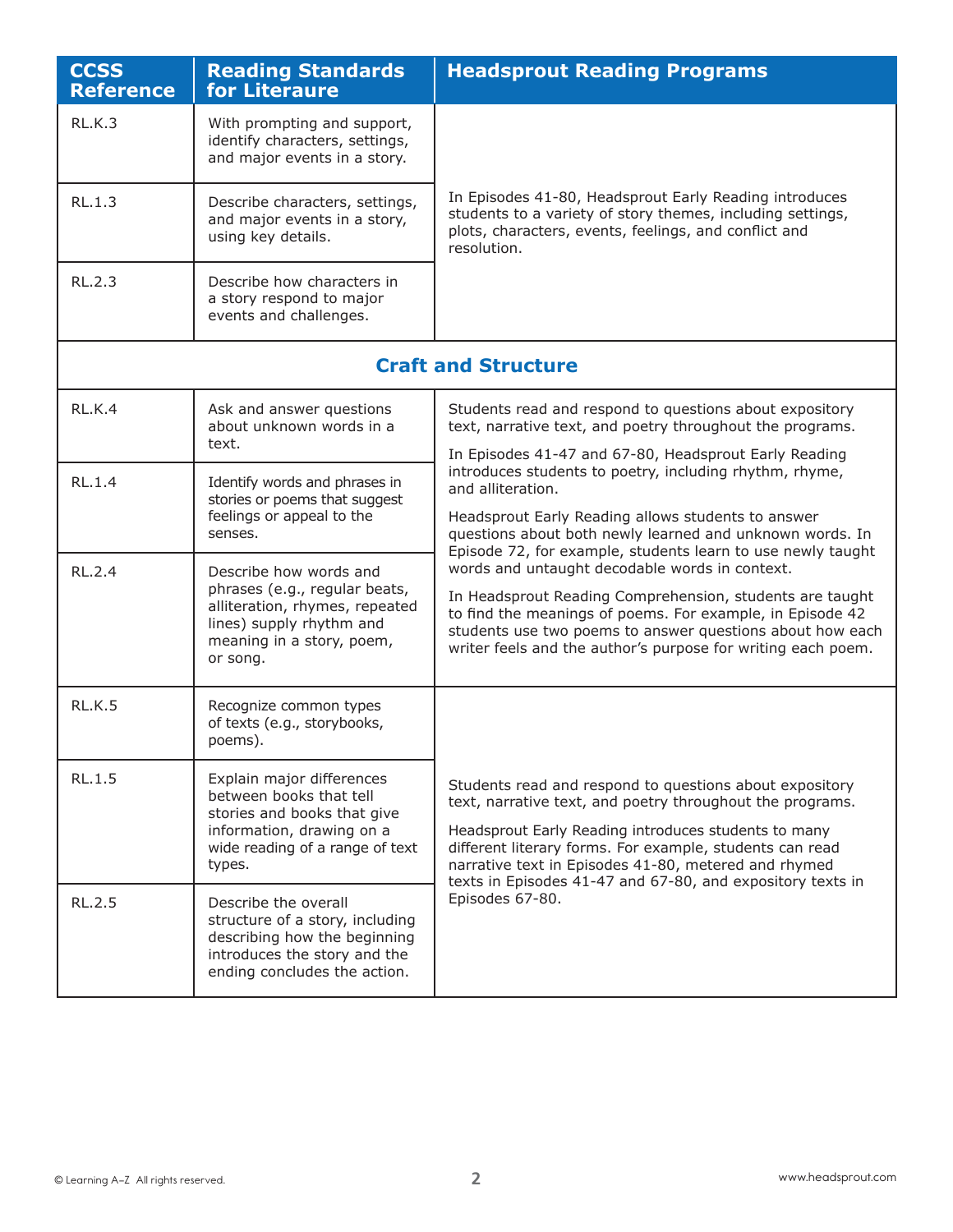| <b>CCSS</b><br><b>Reference</b> | <b>Reading Standards</b><br>for Literaure                                                                                                                              | <b>Headsprout Reading Programs</b>                                                                                                                                                                                                                                                                                                                   |
|---------------------------------|------------------------------------------------------------------------------------------------------------------------------------------------------------------------|------------------------------------------------------------------------------------------------------------------------------------------------------------------------------------------------------------------------------------------------------------------------------------------------------------------------------------------------------|
| <b>RL.K.6</b>                   | With prompting and support,<br>name the author and<br>illustrator of a story and<br>define the role of each in<br>telling the story.                                   | Headsprout Early Reading includes over 80 printable stories,<br>providing several opportunities for discussion of characters,<br>narrator, and other story aspects. Episodes 41-80, for<br>example, provide students with opportunities to identify<br>characters in stories.                                                                        |
| <b>RL.1.6</b>                   | Identify who is telling the<br>story at various points in a<br>text.                                                                                                   | As students read passages and view their accompanying<br>illustrations, they become more familiar with the roles of the<br>author and the illustrator.                                                                                                                                                                                               |
| <b>RL.2.6</b>                   | Acknowledge differences<br>in the points of view of<br>characters, including by<br>speaking in a different voice<br>for each character when<br>reading dialogue aloud. | Throughout Headsprout Reading Comprehension, unique<br>voices and perspectives for each of the characters in the<br>given segment help students identify differences in point<br>of view. Students respond to questions about characters'<br>actions and feeling throughout the 50-episode sequence.                                                 |
|                                 |                                                                                                                                                                        | <b>Integration of Knowledge and Ideas</b>                                                                                                                                                                                                                                                                                                            |
| RL.K.7                          | With prompting and support,<br>describe the relationship<br>between illustrations and the<br>story in which they appear<br>(e.g., what moment in a story               | Students construct meaning by building sentences that result<br>in an animated picture that represents the sentence.<br>In Episodes 1-40, Headsprout Early Reading provides<br>students with multiple opportunities to practice identifying<br>relationships between pictures and text.                                                              |
| RL.1.7                          | an illustration depicts).<br>Use illustrations and details<br>in a story to describe its<br>characters, setting, or events.                                            | Students express meaning by building sentences that<br>describe a picture, select missing words to complete<br>sentences that best describe pictures, and match pictures to<br>a sentence<br>or passage.                                                                                                                                             |
| <b>RL.2.7</b>                   | Use information gained from<br>the illustrations and words<br>in a print or digital text to<br>demonstrate understanding<br>of its characters, setting, or             | Students practice more inferential comprehension skills<br>by reading familiar passages, listening to various types of<br>comprehension questions, and selecting the picture that best<br>answers the auditory question. Before students read stories<br>online, they work with pictures of main characters<br>and concepts to aid in comprehension. |
|                                 | plot.                                                                                                                                                                  | Headsprout Reading Comprehension allows students to<br>answer questions about text or resources/illustrations that<br>accompany text. Illustrations include artful depictions of<br>characters, settings, ideas, and actions.                                                                                                                        |
|                                 |                                                                                                                                                                        | The stories are illustrated, providing several opportunities for<br>discussions relating images and illustrations to the text.                                                                                                                                                                                                                       |
| RL.K.8                          | (Not applicable to literature)                                                                                                                                         | N/A                                                                                                                                                                                                                                                                                                                                                  |
| <b>RL.1.8</b>                   |                                                                                                                                                                        |                                                                                                                                                                                                                                                                                                                                                      |
| <b>RL.2.8</b>                   |                                                                                                                                                                        |                                                                                                                                                                                                                                                                                                                                                      |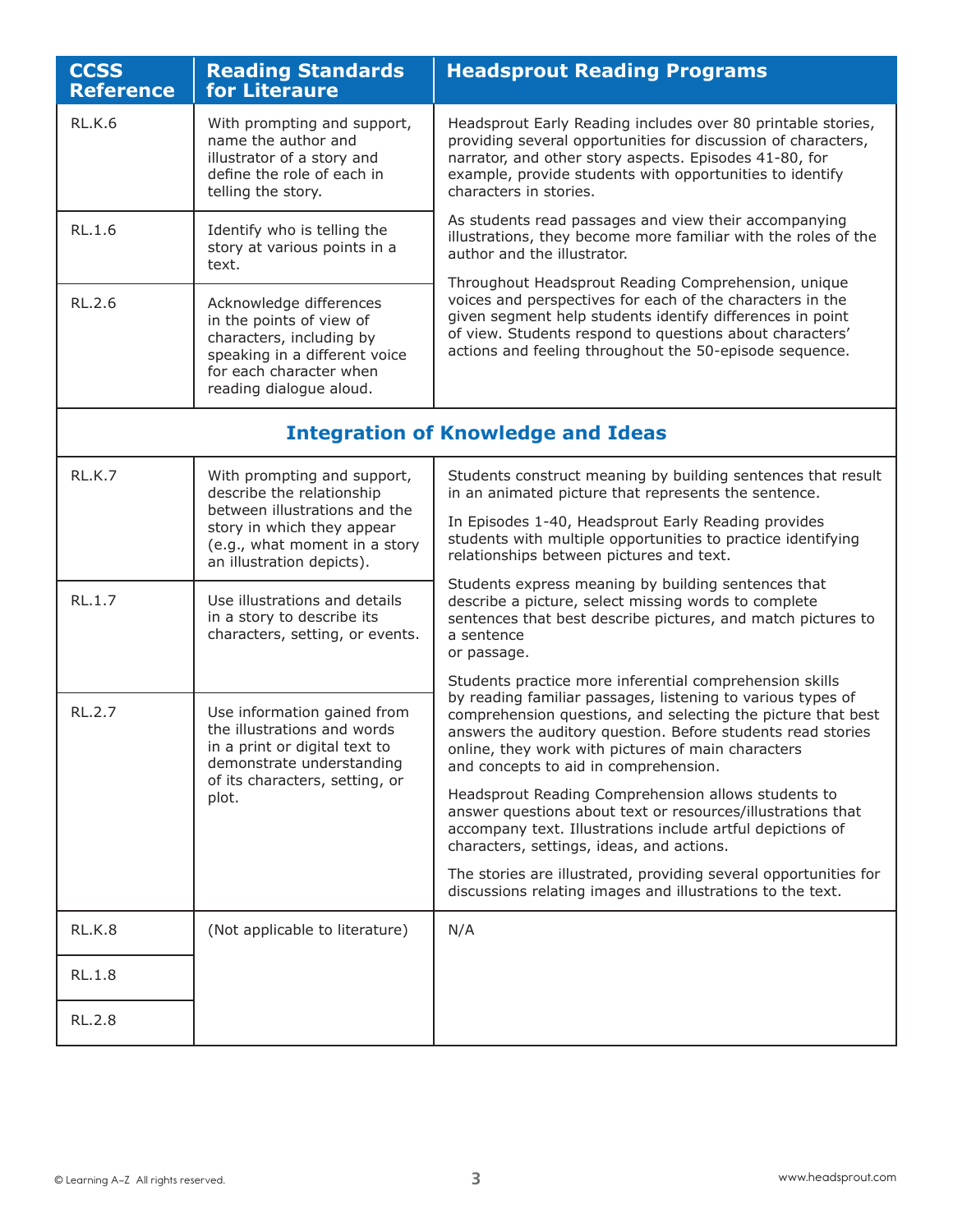| <b>CCSS</b><br><b>Reference</b>                      | <b>Reading Standards</b><br>for Literaure                                                                                                                                                                              | <b>Headsprout Reading Programs</b>                                                                                                                                                                                                                                                                                                                                                                                                                                  |  |
|------------------------------------------------------|------------------------------------------------------------------------------------------------------------------------------------------------------------------------------------------------------------------------|---------------------------------------------------------------------------------------------------------------------------------------------------------------------------------------------------------------------------------------------------------------------------------------------------------------------------------------------------------------------------------------------------------------------------------------------------------------------|--|
| RL.K.9                                               | With prompting and support,<br>compare and contrast the<br>adventures and experiences<br>of characters in familiar<br>stories.                                                                                         |                                                                                                                                                                                                                                                                                                                                                                                                                                                                     |  |
| RL.1.9                                               | Compare and contrast the<br>adventures and experiences<br>of characters in stories.                                                                                                                                    | Headsprout Early Reading includes over 80 printable<br>stories that offer students several opportunities to compare<br>characters and themes.                                                                                                                                                                                                                                                                                                                       |  |
| <b>RL.2.9</b>                                        | Compare and contrast two or<br>more versions of the same<br>story (e.g., Cinderella stories)<br>by different authors or from<br>different cultures.                                                                    |                                                                                                                                                                                                                                                                                                                                                                                                                                                                     |  |
| <b>Range of Reading and Level of Text Complexity</b> |                                                                                                                                                                                                                        |                                                                                                                                                                                                                                                                                                                                                                                                                                                                     |  |
| <b>RL.K.10</b>                                       | Actively engage in group<br>reading activities with<br>purpose and understanding.                                                                                                                                      | Headsprout Early Reading includes text leveled at<br>kindergarten through mid-second grade.<br>Throughout the program, students read prose and poetry<br>building in complexity. Repeated reading of gradually more<br>difficult passages helps students build oral reading fluency.                                                                                                                                                                                |  |
| RL.1.10                                              | With prompting and support,<br>read prose and poetry of<br>appropriate complexity for<br>grade 1.                                                                                                                      | The narrator models appropriate pace and intonation, while<br>students do repeated reading of familiar and unfamiliar<br>passages to build reading rates. Students read their first<br>story by Episode 5.<br>The program offers multiple opportunities for students to<br>engage texts with purpose and understanding. The printable                                                                                                                               |  |
| RL.2.10                                              | By the end of the year, read<br>and comprehend literature,<br>including stories and poetry,<br>in the grades 2-3 text-<br>complexity band proficiently,<br>with scaffolding as needed at<br>the high end of the range. | stories included in the program provide additional reading<br>opportunities.<br>Headsprout Early Reading includes Benchmark Assessments<br>that provide teachers with the opportunity to record oral<br>reading rates. Benchmark Assessments occur after Episodes<br>10, 20, 30, 40, 50, 60, 70, and 80.<br>Headsprout Reading Comprehension includes text beginning<br>at a mid-second-grade reading level and progressing to a<br>mid-fourth-grade reading level. |  |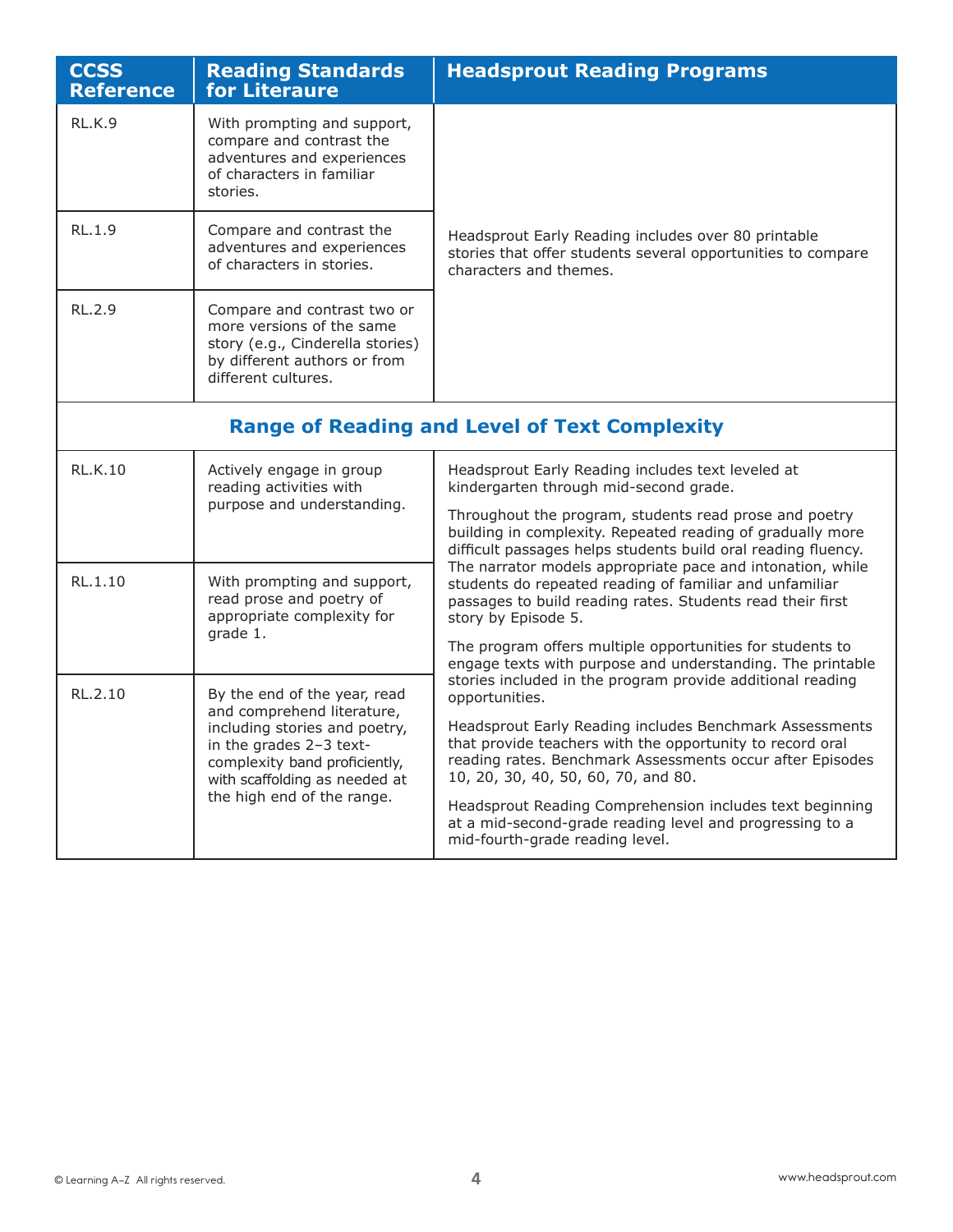| <b>CCSS</b><br><b>Reference</b> | <b>Reading Standards for</b><br><b>Informational Text</b>                                                                                | <b>Headsprout Reading Programs</b>                                                                                                                                                                                                                                                                                                                                                                                                           |
|---------------------------------|------------------------------------------------------------------------------------------------------------------------------------------|----------------------------------------------------------------------------------------------------------------------------------------------------------------------------------------------------------------------------------------------------------------------------------------------------------------------------------------------------------------------------------------------------------------------------------------------|
|                                 |                                                                                                                                          | <b>Key Ideas and Details</b>                                                                                                                                                                                                                                                                                                                                                                                                                 |
| RI.K.1                          | With prompting and support,<br>ask and answer questions<br>about key details in a text.                                                  | Headsprout Early Reading includes stories (both narrative<br>and expository) that provide opportunities for students to<br>ask and answer questions about details and events in text.                                                                                                                                                                                                                                                        |
| RI.1.1                          | Ask and answer questions<br>about key details in a text.                                                                                 | Embedded questions included with the stories provide<br>teachers with specific opportunities to ask students<br>questions about the text.                                                                                                                                                                                                                                                                                                    |
|                                 |                                                                                                                                          | In Headsprout Early Reading, students practice more<br>inferential comprehension skills by reading familiar<br>passages, listening to various types of comprehension<br>questions, and selecting the picture that best answers the<br>auditory question.                                                                                                                                                                                     |
| RI.2.1                          | Ask and answer such questions<br>as who, what, where, when,<br>why, and how to demonstrate<br>understanding of key details in<br>a text. | In Headsprout Early Reading, students read a text passage<br>and select the best answer to a written question from<br>among three alternatives. Episodes 67-80 provide students<br>with opportunities to answer questions about expository<br>texts.                                                                                                                                                                                         |
|                                 |                                                                                                                                          | In Episodes 1-10, Headsprout Reading Comprehension<br>provides students with more explicit instructions and helps<br>them answer who, what, where, when, why, and how<br>questions with both narrative and expository text starting<br>at about a mid-second-grade reading level. In Episode<br>2, for example, students learn to answer inferential<br>comprehension questions by locating clue words in the text.                          |
| RI.K.2                          | With prompting and support,<br>identify the main topic and<br>retell key details of a text.                                              | In Headsprout Early Reading, students work with details<br>and main ideas during comprehension activities at the<br>sentence, paragraph, and passage levels. Students first<br>learn how to determine the main idea of a portion of text,<br>determine how often that main idea occurs, and retell<br>details.                                                                                                                               |
| RI.1.2                          | Identify the main topic and<br>retell key details of a text.                                                                             | Headsprout Early Reading includes over 80 printable stories<br>that offer many opportunities for retelling activities and<br>other story discussion.                                                                                                                                                                                                                                                                                         |
| RI.2.2                          | Identify the main topic of a<br>multiparagraph text as well as<br>the focus of specific paragraphs<br>within the text.                   | In Headsprout Reading Comprehension, students learn<br>to identify the main idea of a passage by identifying<br>prominent themes of individualized parts and determining<br>the theme most common in the passage as a whole. In<br>Episode 7,<br>for example, students watch a model of the strategy for<br>identifying what a passage is mostly about before using<br>that strategy to identify the main idea of a passage on their<br>own. |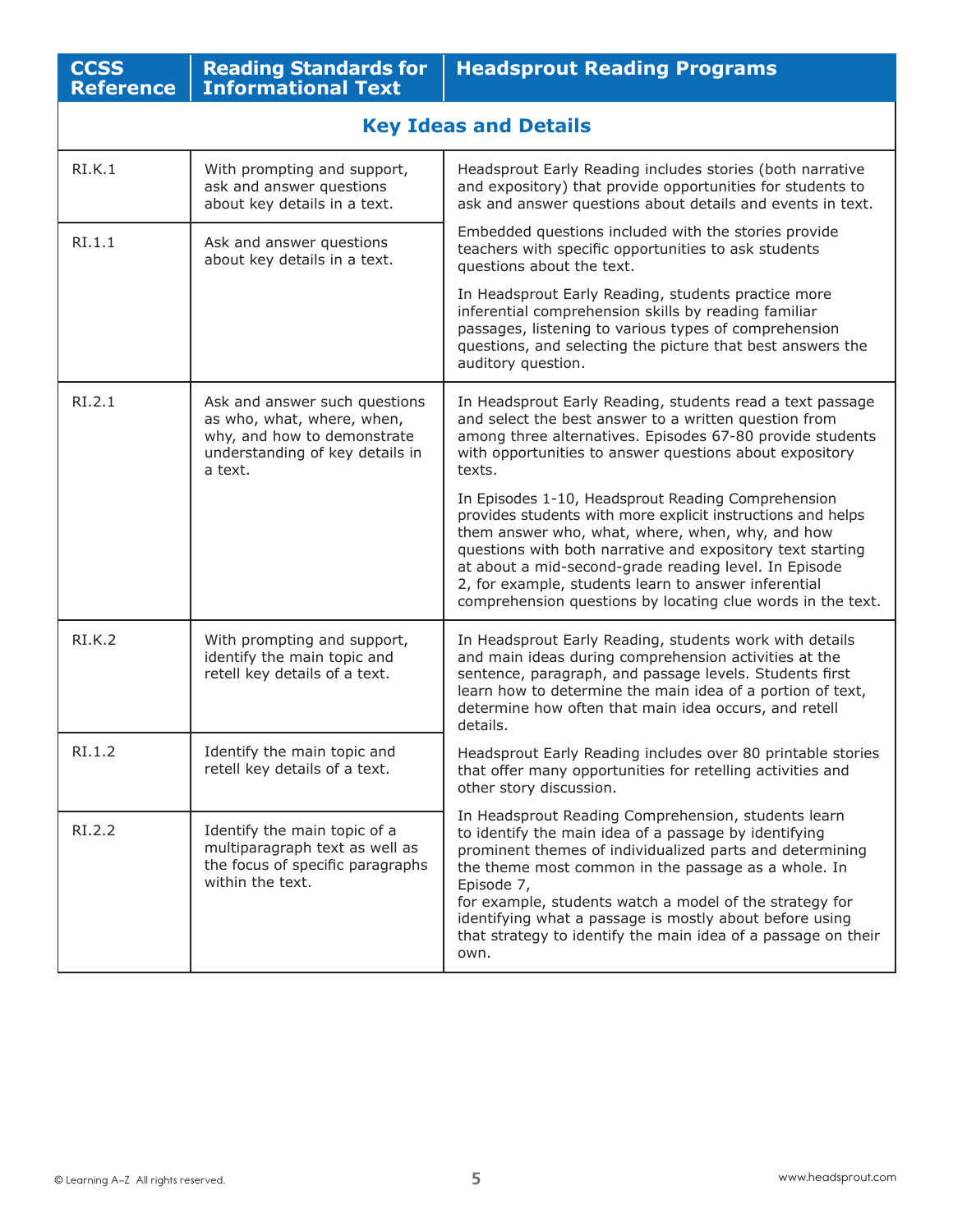| <b>CCSS</b><br><b>Reference</b> | <b>Reading Standards for</b><br><b>Informational Text</b>                                                                                            | <b>Headsprout Reading Programs</b>                                                                                                                                                                                                                                                                                                                                                                                                                                                                                                                                  |
|---------------------------------|------------------------------------------------------------------------------------------------------------------------------------------------------|---------------------------------------------------------------------------------------------------------------------------------------------------------------------------------------------------------------------------------------------------------------------------------------------------------------------------------------------------------------------------------------------------------------------------------------------------------------------------------------------------------------------------------------------------------------------|
| RI.K.3                          | With prompting and support,<br>describe the connection<br>between two individuals,<br>events, ideas, or pieces<br>of information in a text.          | The stories in Headsprout Early Reading provide students<br>with several opportunities to discuss the connections<br>between events and ideas in text.                                                                                                                                                                                                                                                                                                                                                                                                              |
| RI.1.3                          | Describe the connection<br>between two individuals,<br>events, ideas, or pieces<br>of information in a text.                                         | In Headsprout Reading Comprehension, students practice<br>using sequences of actions and events. In Episode 36, for<br>example, students first learn to put common everyday<br>events in order and then learn and practice putting<br>events from a story in order. Students practice identifying                                                                                                                                                                                                                                                                   |
| RI.2.3                          | Describe the connection<br>between a series of historical<br>events, scientific ideas or<br>concepts, or steps in technical<br>procedures in a text. | the order of events by using sequence diagrams and by<br>answering questions about events that happened first, next,<br>last, before, and after other events.                                                                                                                                                                                                                                                                                                                                                                                                       |
|                                 |                                                                                                                                                      | <b>Craft and Structure</b>                                                                                                                                                                                                                                                                                                                                                                                                                                                                                                                                          |
| RI.K.4                          | With prompting and support,<br>ask and answer questions<br>about unknown words in a text.                                                            | To ensure that students understand newly learned words,<br>both Headsprout Early Reading and Headsprout Reading<br>Comprehension provide exercises that have students match<br>sentences that contain vocabulary words to pictures of<br>objects and actions.                                                                                                                                                                                                                                                                                                       |
| RI.1.4                          | Ask and answer questions to<br>help determine or clarify the<br>meaning of words and phrases<br>in a text.                                           | New vocabulary words are integrated into sentences and<br>used in a variety of contexts. A newly introduced word is<br>used in a sentence and accompanied by an animation that<br>shows the word's meaning.                                                                                                                                                                                                                                                                                                                                                         |
| RI.2.4                          | Determine the meaning of<br>words and phrases in a text<br>relevant to a grade 2 topic<br>or subject area.                                           | Students find the new vocabulary word and often hear or<br>read a target sentence highlighting the meaning of the<br>word. Students then reread the vocabulary word in other<br>contexts, such as in online and printable stories.<br>Headsprout Early Reading integrates working with words,<br>based on their meaning, into reading comprehension activities.                                                                                                                                                                                                     |
|                                 |                                                                                                                                                      | Students develop understanding by reading sentences and<br>selecting pictures that represent the meaning; reading<br>passages and selecting pictures that represent the meaning<br>(literal and inferential); reading sentences with missing<br>words and choosing correct words to fill in the blank; and<br>reading sentences with multiple-choice text responses<br>(often using new vocabulary words) and choosing the<br>correct response. In Episode 72, for example, students learn<br>to use newly taught words and untaught decodable words in<br>context. |
|                                 |                                                                                                                                                      | In Headsprout Reading Comprehension, students learn 120<br>vocabulary words. Episodes 23, 30, and 39, for example,<br>teach that vocabulary using the program's proprietary<br>vocabulary system.                                                                                                                                                                                                                                                                                                                                                                   |
|                                 |                                                                                                                                                      | Throughout its 50 episodes, Headsprout Reading<br>Comprehension teaches students to derive word and phrase<br>meaning from surrounding context clues, both within the<br>same sentence and across sentences, including across<br>different verses in the case of poems. Students also hear<br>the pronunciation and definition of words in text and use<br>learned vocabulary words to answer questions about text.                                                                                                                                                 |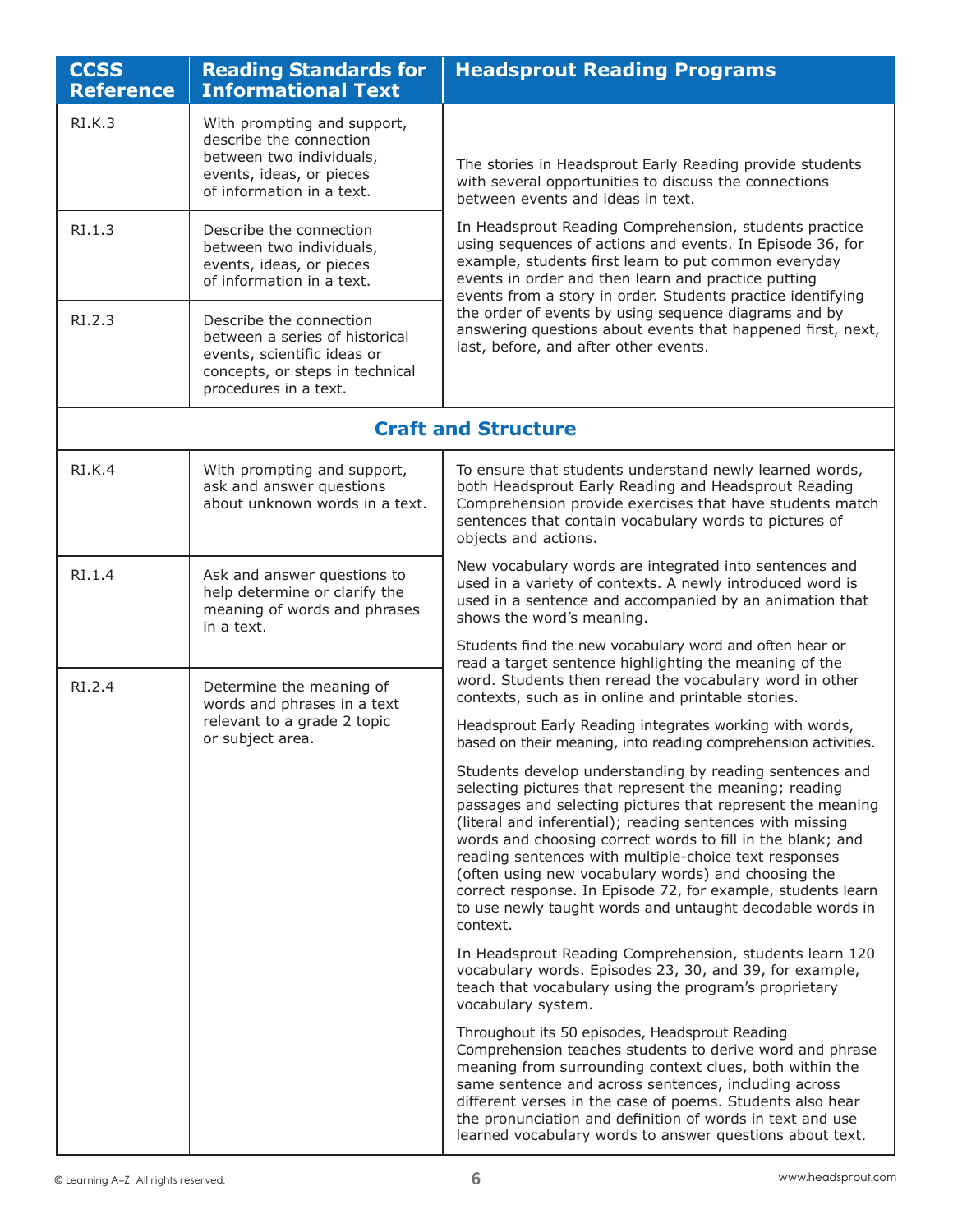| <b>CCSS</b><br><b>Reference</b> | <b>Reading Standards for</b><br><b>Informational Text</b>                                                                                                                                           | <b>Headsprout Reading Programs</b>                                                                                                                                                                                                                                                                                                                                                                                                                                                                               |
|---------------------------------|-----------------------------------------------------------------------------------------------------------------------------------------------------------------------------------------------------|------------------------------------------------------------------------------------------------------------------------------------------------------------------------------------------------------------------------------------------------------------------------------------------------------------------------------------------------------------------------------------------------------------------------------------------------------------------------------------------------------------------|
| <b>RI.K.5</b>                   | Identify the front cover, back<br>cover, and title page of a book.                                                                                                                                  | The stories in Headsprout Early Reading provide several<br>opportunities for locating information, grouping information<br>into categories, and using text features.                                                                                                                                                                                                                                                                                                                                             |
| RI.1.5                          | Know and use various text<br>features (e.g., headings,<br>tables of contents, glossaries,<br>electronic menus, icons) to<br>locate key facts or information<br>in a text.                           | In Headsprout Reading Comprehension, students learn<br>to use text features to answer questions about key facts<br>and information in a text. Students begin to use a table of<br>contents in Episodes 11-15. In Episodes 16-25, students<br>are introduced to maps and illustrations, such as cross-<br>sections and posters. After students are introduced to each<br>text feature, they have several opportunities throughout                                                                                 |
| RI.2.5                          | Know and use various text<br>features (e.g., captions, bold<br>print, subheadings, glossaries,<br>indexes, electronic menus,<br>icons) to locate key facts or<br>information in a text efficiently. | the program to apply the skills and use the features to<br>answer questions.                                                                                                                                                                                                                                                                                                                                                                                                                                     |
| <b>RI.K.6</b>                   | Name the author and illustrator<br>of a text and define the role of<br>each in presenting the ideas or<br>information in a text.                                                                    | The printable stories in Headsprout Early Reading are<br>illustrated and provide several opportunities for discussion<br>related to illustrations, words, and purpose.                                                                                                                                                                                                                                                                                                                                           |
|                                 |                                                                                                                                                                                                     | As students read passages and view their accompanying<br>illustrations, they become more familiar with the roles of<br>the author and the illustrator.                                                                                                                                                                                                                                                                                                                                                           |
| RI.1.6                          | Distinguish between information<br>provided by pictures or other<br>illustrations and information<br>provided by the words in a text.                                                               | In the first part of Headsprout Reading Comprehension,<br>students learn to determine what a paragraph or passage<br>is "mostly about." Students first learn how to determine the<br>theme of a portion of text, determine how often that theme<br>occurs, and ultimately decide that the most common theme<br>is what the paragraph or passage is "mostly about." As<br>students master this strategy, they learn to apply the same                                                                             |
| RI.2.6                          | Identify the main purpose of a<br>text, including what the author<br>wants to answer, explain, or<br>describe.                                                                                      | strategy to determine the main purpose of a text.<br>The majority of lessons in Headsprout Reading<br>Comprehension include answering questions about text or<br>resources/illustrations that accompany text. In Episodes 16-<br>25, students are introduced to maps and illustrations, such<br>as cross sections and posters. After students are introduced<br>to each text feature, they have several opportunities<br>throughout the program to apply the skills and use the<br>features to answer questions. |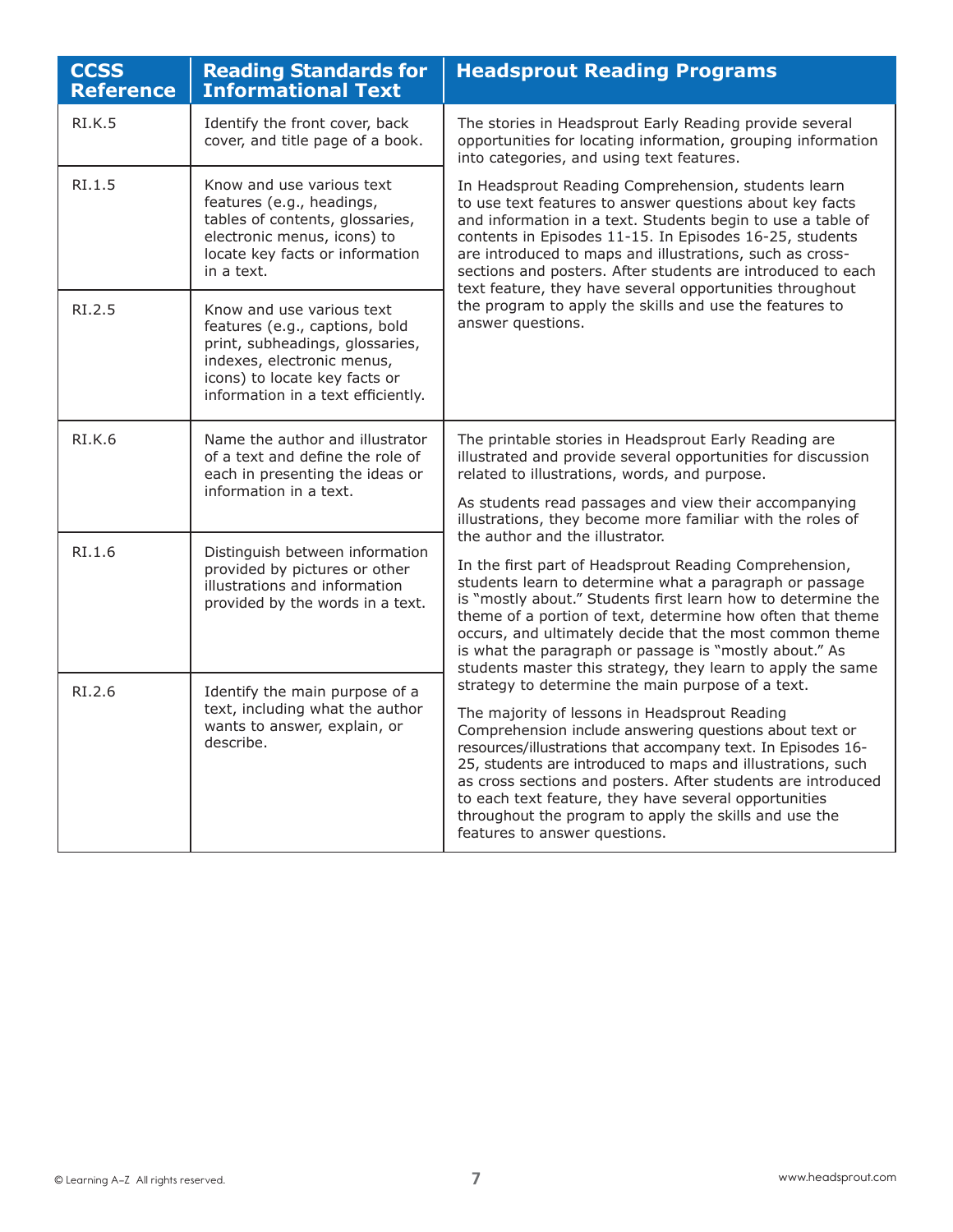| <b>CCSS</b><br><b>Reference</b> | <b>Reading Standards for</b><br><b>Informational Text</b>                                                                                                                                                       | <b>Headsprout Reading Programs</b>                                                                                                                                                                                                                                                                                                                                                                                                                                                                                                                                                         |  |
|---------------------------------|-----------------------------------------------------------------------------------------------------------------------------------------------------------------------------------------------------------------|--------------------------------------------------------------------------------------------------------------------------------------------------------------------------------------------------------------------------------------------------------------------------------------------------------------------------------------------------------------------------------------------------------------------------------------------------------------------------------------------------------------------------------------------------------------------------------------------|--|
|                                 | <b>Integration of Knowledge and Ideas</b>                                                                                                                                                                       |                                                                                                                                                                                                                                                                                                                                                                                                                                                                                                                                                                                            |  |
| RI.K.7                          | With prompting and support,<br>describe the relationship<br>between illustrations and the<br>text in which they appear (e.g.,<br>what person, place, thing, or<br>idea in the text an illustration<br>depicts). | The printable stories in Headsprout Early Reading are<br>illustrated and provide several opportunities for discussion<br>related to illustrations, words, and purpose.<br>The majority of lessons in Headsprout Reading                                                                                                                                                                                                                                                                                                                                                                    |  |
| RI.1.7                          | Use the illustrations and details<br>in a text to describe its key<br>ideas.                                                                                                                                    | Comprehension provide questions about text or resources/<br>illustrations that accompany text. In Episodes 16-25,<br>students are introduced to maps and illustrations, such as<br>cross sections and posters. After students are introduced<br>to each text feature, they have several opportunities                                                                                                                                                                                                                                                                                      |  |
| RI.2.7                          | Explain how specific images<br>(e.g., a diagram showing how<br>a machine works) contribute to<br>and clarify a text.                                                                                            | throughout the program to apply the skills and use the<br>features to answer questions.                                                                                                                                                                                                                                                                                                                                                                                                                                                                                                    |  |
| <b>RI.K.8</b>                   | With prompting and support,<br>identify the reasons an author<br>gives to support points in<br>a text.                                                                                                          | The printable stories in Headsprout Early Reading provide<br>opportunities to identify and discuss the reasons an author<br>gives to support points in a text.                                                                                                                                                                                                                                                                                                                                                                                                                             |  |
|                                 |                                                                                                                                                                                                                 | In Episodes 1-15, Headsprout Reading Comprehension<br>teaches students strategies to answer literal and inferential                                                                                                                                                                                                                                                                                                                                                                                                                                                                        |  |
| RI.1.8                          | Identify the reasons an author<br>gives to support points in<br>a text.                                                                                                                                         | questions. For literal questions, they learn to "find the<br>fact" by locating an answer that is explicitly stated in the<br>text. Students also learn to "look for clue words" that help<br>them answer inferential questions about information that is<br>not explicitly stated in the text and to identify details that<br>support main ideas. Students have multiple opportunities to<br>apply these strategies throughout the program.                                                                                                                                                |  |
| RI.2.8                          | Describe how reasons support<br>specific points the author<br>makes in a text.                                                                                                                                  | Headsprout Reading Comprehension teaches students<br>to "look back" in the passage to find the text that<br>helps them answer literal, inferential, main idea, and<br>vocabulary comprehension questions. Students identify the<br>comprehension strategy that must be used to answer a<br>question (e.g., "What is this question asking you to do?"),<br>cite the text by clicking on the part of the passage that<br>helps answer the question, and then select the appropriate<br>answer. These skills are reviewed in Episodes 7 and 10, and<br>then practiced throughout the program. |  |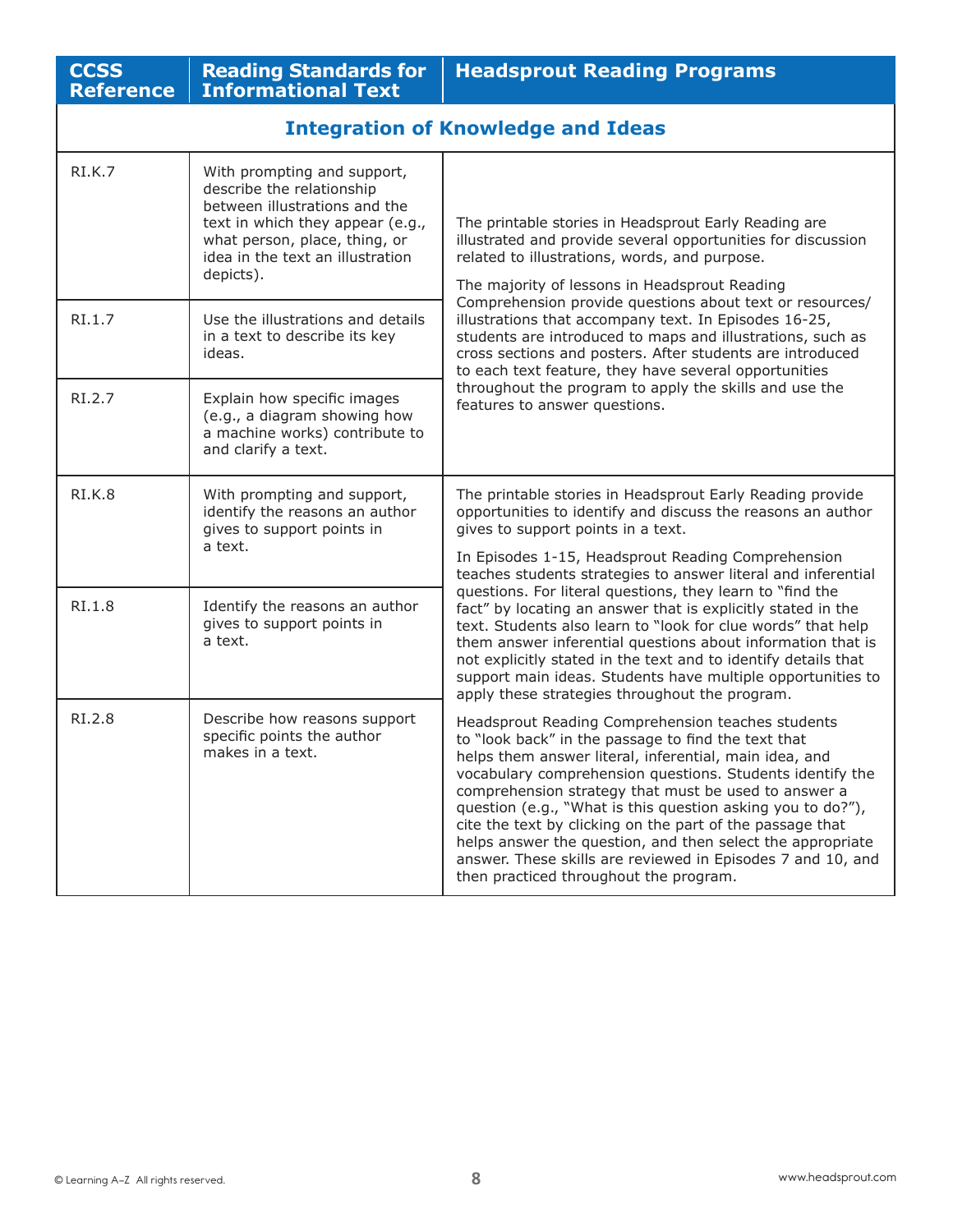| <b>CCSS</b><br><b>Reference</b> | <b>Reading Standards for</b><br><b>Informational Text</b>                                                                                                                                         | <b>Headsprout Reading Programs</b>                                                                                                                                                                                                                                                                                       |  |
|---------------------------------|---------------------------------------------------------------------------------------------------------------------------------------------------------------------------------------------------|--------------------------------------------------------------------------------------------------------------------------------------------------------------------------------------------------------------------------------------------------------------------------------------------------------------------------|--|
|                                 | <b>Integration of Knowledge and Ideas</b>                                                                                                                                                         |                                                                                                                                                                                                                                                                                                                          |  |
| <b>RI.K.9</b>                   | With prompting and support,<br>identify basic similarities in and<br>differences between two texts<br>on the same topic (e.g., in<br>illustrations, descriptions,<br>or procedures).              | Headsprout Early Reading includes over 80 printable stories<br>that offer students several opportunities to compare texts.                                                                                                                                                                                               |  |
| RI.1.9                          | Identify basic similarities in and<br>differences between two texts<br>on the same topic (e.g., in<br>illustrations, descriptions,<br>or procedures).                                             | Headsprout Reading Comprehension includes 12 expository<br>pieces covering topics from the social and natural sciences.<br>These pieces are available for teachers to use in making<br>comparisons across reading selections. The depth and<br>breadth of passage type and style allow for many routes<br>of comparison. |  |
| RI.2.9                          | Compare and contrast the most<br>important points presented by<br>two texts on the same topic.                                                                                                    |                                                                                                                                                                                                                                                                                                                          |  |
|                                 |                                                                                                                                                                                                   | <b>Range of Reading and Level of Text Complexity</b>                                                                                                                                                                                                                                                                     |  |
| RI.K.10                         | Actively engage in group reading<br>activities with purpose and<br>understanding.                                                                                                                 | Headsprout Early Reading includes text leveled at<br>kindergarten through mid-second grade.                                                                                                                                                                                                                              |  |
|                                 |                                                                                                                                                                                                   | Throughout the program, students read text that builds<br>in complexity. Repeated reading of gradually more difficult<br>passages helps students build oral reading fluency. The                                                                                                                                         |  |
| RI.1.10                         | With prompting and support,<br>read informational texts<br>appropriately complex for                                                                                                              | narrator models appropriate pace and intonation, while<br>students do repeated reading of familiar and unfamiliar<br>passages to build reading rates. Students read their first<br>story by Episode 5.                                                                                                                   |  |
|                                 | grade 1.                                                                                                                                                                                          | The program offers multiple opportunities for students to<br>engage texts with purpose and understanding. The Sprout                                                                                                                                                                                                     |  |
| RI.2.10                         | By the end of year, read and<br>comprehend informational<br>texts, including history/social<br>studies, science, and technical<br>texts, in the grades 2-3 text-<br>complexity band proficiently, | Stories included in the program provide additional reading<br>opportunities.                                                                                                                                                                                                                                             |  |
|                                 |                                                                                                                                                                                                   | Headsprout Early Reading includes Benchmark Assessments<br>that provide teachers with the opportunity to record<br>oral reading rates. Benchmark Assessments occur after<br>Episodes 10, 20, 30, 40, 50, 60, 70, and 80.                                                                                                 |  |
|                                 | with scaffolding as needed at<br>the high end of the range.                                                                                                                                       | Headsprout Reading Comprehension includes text<br>beginning at a mid-second-grade reading level and<br>progressing to a mid-fourth-grade reading level.                                                                                                                                                                  |  |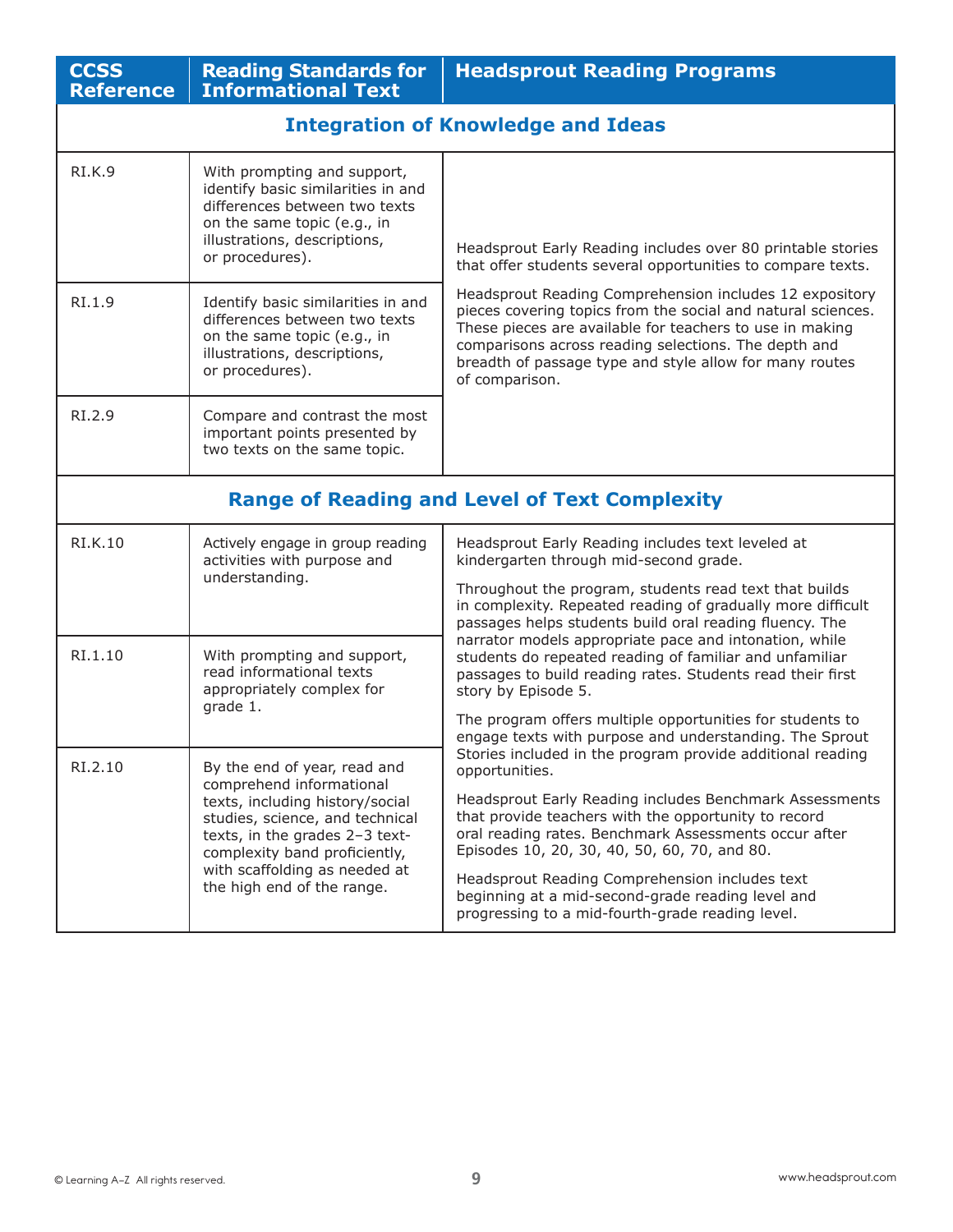| <b>CCSS</b><br><b>Reference</b> | <b>Reading Standards for</b><br><b>Informational Text</b>                                                                                                                                                                                                                                                                                                                                                                        | <b>Headsprout Reading Programs</b>                                                                                                                                                                                                                                                                                                                                                                                                                                                                                                                                                                                                                                                                                                                                                                   |
|---------------------------------|----------------------------------------------------------------------------------------------------------------------------------------------------------------------------------------------------------------------------------------------------------------------------------------------------------------------------------------------------------------------------------------------------------------------------------|------------------------------------------------------------------------------------------------------------------------------------------------------------------------------------------------------------------------------------------------------------------------------------------------------------------------------------------------------------------------------------------------------------------------------------------------------------------------------------------------------------------------------------------------------------------------------------------------------------------------------------------------------------------------------------------------------------------------------------------------------------------------------------------------------|
|                                 |                                                                                                                                                                                                                                                                                                                                                                                                                                  | <b>Print Concepts</b>                                                                                                                                                                                                                                                                                                                                                                                                                                                                                                                                                                                                                                                                                                                                                                                |
| REK.1                           | Demonstrate understanding<br>of the organization and basic<br>features of print.<br>a. Follow words from left to<br>right, top to bottom, and<br>page to page.<br>b. Recognize that spoken words<br>are represented in written<br>language by specific sequences<br>of letters.<br>c. Understand that words are<br>separated by spaces in print.<br>d. Recognize and name all upper<br>and lowercase letters of the<br>alphabet. | Throughout the 80 episodes of Headsprout Early Reading,<br>students learn to follow words from left to right and top<br>to bottom. Other concepts of print are taught, including<br>capital letters in Episodes 6-40, end punctuation in<br>Episodes 19-40, and reading across different fonts in<br>Episodes 19-40. Concepts of print are extended through<br>reading stories that accompany the program.<br>Episode 5 introduces the concept that sounds make words,<br>words make sentences, and sentences make stories.<br>Students click on each word while reading online stories.<br>Students locate and click on letters that represent spoken<br>sounds both within arrays of other letters and within words.<br>Students say sounds and words in response to printed<br>letters and words. |
| RF.1.1                          | Demonstrate understanding<br>of the organization and basic<br>features of print.<br>a. Recognize the distinguishing<br>features of a sentence (e.g.,<br>first word, capitalization, ending<br>punctuation).                                                                                                                                                                                                                      | Throughout the 80-episode program, students learn<br>lowercase letters in the course of the program's 94<br>phonetic elements. However, letter sounds rather than<br>letter names are taught. Uppercase letters are introduced<br>in the context of names, the pronoun I, and beginning<br>words in sentences.                                                                                                                                                                                                                                                                                                                                                                                                                                                                                       |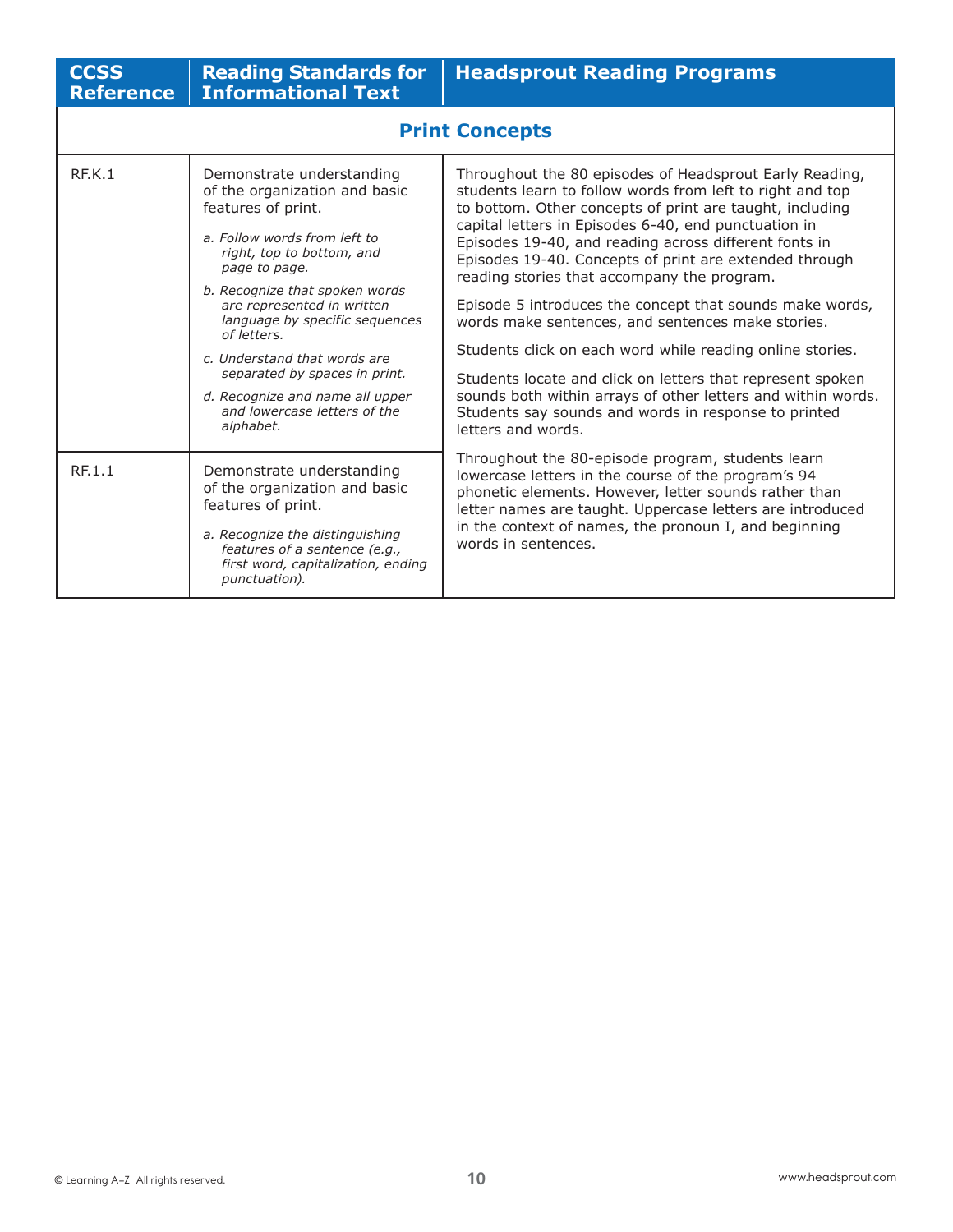| <b>CCSS</b><br><b>Reference</b> | <b>Reading Standards for</b><br><b>Informational Text</b>                                                                                                                                                                                                                                                                                                                                                                                                                                                                                                                                                                                     | <b>Headsprout Reading Programs</b>                                                                                                                                                                                                                                                                                                                                                                                                                                                                                                                                                                                                                                                                                                                                                                                                                                                                                                                                                                                                                                                                                                                                                                                |  |
|---------------------------------|-----------------------------------------------------------------------------------------------------------------------------------------------------------------------------------------------------------------------------------------------------------------------------------------------------------------------------------------------------------------------------------------------------------------------------------------------------------------------------------------------------------------------------------------------------------------------------------------------------------------------------------------------|-------------------------------------------------------------------------------------------------------------------------------------------------------------------------------------------------------------------------------------------------------------------------------------------------------------------------------------------------------------------------------------------------------------------------------------------------------------------------------------------------------------------------------------------------------------------------------------------------------------------------------------------------------------------------------------------------------------------------------------------------------------------------------------------------------------------------------------------------------------------------------------------------------------------------------------------------------------------------------------------------------------------------------------------------------------------------------------------------------------------------------------------------------------------------------------------------------------------|--|
|                                 | <b>Phonological Awareness</b>                                                                                                                                                                                                                                                                                                                                                                                                                                                                                                                                                                                                                 |                                                                                                                                                                                                                                                                                                                                                                                                                                                                                                                                                                                                                                                                                                                                                                                                                                                                                                                                                                                                                                                                                                                                                                                                                   |  |
| <b>RF.K.2</b>                   | Demonstrate understanding of<br>spoken words, syllables, and<br>sounds (phonemes).<br>a. Recognize and produce<br>rhyming words.<br>b. Count, pronounce, blend,<br>and segment syllables in spoken<br>words.<br>c. Blend and segment onsets<br>and rimes of single-syllable<br>spoken words.<br>d. Isolate and pronounce the<br>initial, medial vowel, and final<br>sounds (phonemes) in three-<br>phoneme (consonant-vowel-<br>consonant, or CVC) words. (This<br>does not include CVCs ending<br>with /l/, /r/, or /x/.)<br>e. Add or substitute individualized<br>sounds (phonemes) in simple,<br>one-syllable words to make<br>new words. | Headsprout Early Reading introduces students to rhyme.<br>For example, rhyming words are found throughout<br>Episodes 6-18 and 24-40. In Episodes 41-47 and 67-80,<br>students also are introduced to poetry, including rhythm,<br>rhyme, and alliteration. The Sprout Stories provide further<br>opportunities for students to engage in reading poems with<br>rhyme.<br>Throughout the 80-episode program, Headsprout Early<br>Reading helps students practice phonological awareness.<br>Beginning in Episode 1, students learn to distinguish<br>among letter sounds. Episode 1 also introduces students<br>to segmenting and blending sounds. In following episodes,<br>students learn to isolate sounds at the beginning, middle,<br>and end of words. Students have multiple opportunities to<br>practice these skills throughout the program.<br>Headsprout Early Reading teaches that words can begin<br>or end with the same sound and that words can be broken<br>down into onsets and rimes (including vocal production<br>of the above). Students first build words by selecting<br>sounds (some words share common first or last sounds),<br>then produce those words and match their production to |  |
| RF.1.2                          | Demonstrate understanding of<br>spoken words, syllables, and<br>sounds (phonemes).<br>a. Distinguish long from short<br>vowel sounds in spoken single-<br>syllable words.<br>b. Orally produce single-syllable<br>words by blending sounds<br>(phonemes), including<br>consonant blends.<br>c. Isolate and pronounce initial,<br>medial vowel, and final sounds<br>(phonemes) in spoken single-<br>syllable words.<br>d. Segment spoken single-syllable<br>words into their complete<br>sequence of individualized<br>sounds (phonemes).                                                                                                      | a sample, and finally say those words in the context of a<br>story.<br>Students learn 94 carefully chosen phonetic elements to<br>maximize their decoding repertoire.<br>Throughout the program, many Speak Aloud exercises<br>engage students in the practice of orally producing sounds.<br>The first Speak Aloud exercise occurs in Episode 3.<br>Headsprout Early Reading introduces blends or larger<br>phonemic units and has students watch the unit break<br>apart into its individual phonemes.<br>Students locate and click on letters that represent spoken<br>sounds both within arrays of other letters and within words.                                                                                                                                                                                                                                                                                                                                                                                                                                                                                                                                                                            |  |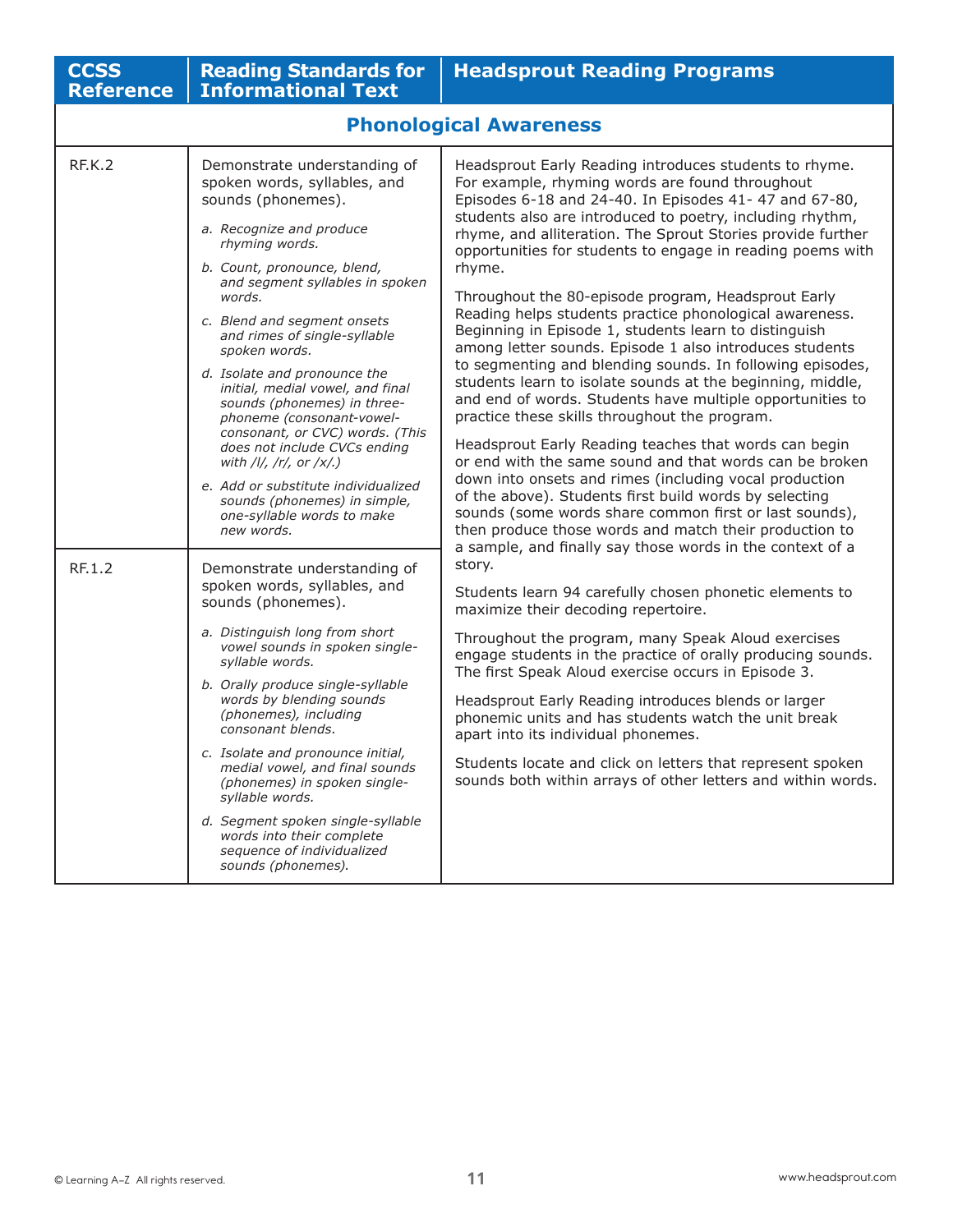| <b>CCSS</b><br><b>Reference</b> | <b>Reading Standards for</b><br><b>Informational Text</b>                                                                                                                                                                                                                                                                                                                                                                                                                                                                                                                                                                                                                                                                                    | <b>Headsprout Reading Programs</b>                                                                                                                                                                                                                                                                                                                                                                                                                                                                                                                                                                                                                                                                                                                                                                                                                                                                                                                                                                                                       |
|---------------------------------|----------------------------------------------------------------------------------------------------------------------------------------------------------------------------------------------------------------------------------------------------------------------------------------------------------------------------------------------------------------------------------------------------------------------------------------------------------------------------------------------------------------------------------------------------------------------------------------------------------------------------------------------------------------------------------------------------------------------------------------------|------------------------------------------------------------------------------------------------------------------------------------------------------------------------------------------------------------------------------------------------------------------------------------------------------------------------------------------------------------------------------------------------------------------------------------------------------------------------------------------------------------------------------------------------------------------------------------------------------------------------------------------------------------------------------------------------------------------------------------------------------------------------------------------------------------------------------------------------------------------------------------------------------------------------------------------------------------------------------------------------------------------------------------------|
|                                 |                                                                                                                                                                                                                                                                                                                                                                                                                                                                                                                                                                                                                                                                                                                                              | <b>Phonics and Word Recognition</b>                                                                                                                                                                                                                                                                                                                                                                                                                                                                                                                                                                                                                                                                                                                                                                                                                                                                                                                                                                                                      |
| RF.K.3                          | Know and apply grade-level<br>phonics and word analysis skills<br>in decoding words.<br>a. Demonstrate basic knowledge<br>of letter-sound correspondences<br>by producing the primary or<br>most frequent sound for each<br>consonant.<br>b. Associate the long and short<br>sounds with the common<br>spellings (graphemes) for<br>the five major vowels.<br>c. Read common high-frequency<br>words by sight (e.g., the, of, to,<br>you, she, my, is, are, do, does).                                                                                                                                                                                                                                                                       | Headsprout Early Reading combines segmenting with<br>instruction in letter-sound relationships. The program also<br>introduces the alphabetic principle (that letters represent<br>sounds) initially for sounds in isolation and later for sounds<br>within words.<br>Students learn 94 carefully chosen phonetic elements to<br>maximize their decoding repertoire. Headsprout Early<br>Reading first teaches sounds that maintain a consistent<br>pronunciation in more than 85% of the words in which they<br>appear. Students understand that sounds can be combined<br>to make meaningful units of phonemic information and<br>discover that some sounds can have other sounds inside<br>them and that sound units can be combined to make new<br>sounds.<br>Headsprout Early Reading provides a seven-step sequence                                                                                                                                                                                                                |
|                                 | d. Distinguish between similarly<br>spelled words by identifying the<br>sounds of the letters that differ.                                                                                                                                                                                                                                                                                                                                                                                                                                                                                                                                                                                                                                   | for teaching segmenting and blending skills. Students<br>begin learning this process in Episode 7, continue receiving<br>program support while using this process through Episode                                                                                                                                                                                                                                                                                                                                                                                                                                                                                                                                                                                                                                                                                                                                                                                                                                                        |
| RF.1.3                          | Know and apply grade-level<br>phonics and word analysis skills<br>in decoding words:<br>a. Know the spelling-sound<br>correspondences for common<br>consonant digraphs (two letters<br>that represent one sound).<br>b. Decode regularly spelled one-<br>syllable words.<br>c. Know final -e and common<br>vowel team conventions for<br>representing long vowel sounds<br>d. Use knowledge that every<br>syllable must have a vowel<br>sound to determine the number<br>of syllables in a printed word.<br>e. Decode two-syllable words<br>following basic patterns by<br>breaking the words into<br>syllables.<br>f. Read words with inflectional<br>endings.<br>g. Recognize and read grade-<br>appropriate irregularly<br>spelled words. | 23, and apply the process independently by Episode 45.<br>Over 50 episodes incorporate these activities.<br>Throughout the 80-episode program, students are<br>introduced to 100 high-frequency sight words (e.g., the, a,<br>I, he, she, and, out, is, could, would, should, come, are,<br>has, have, in, said, wants, on, who, what, why, because).<br>Upon completion of the program, students can have a<br>reading vocabulary of up to 5,000 words.<br>Throughout Episodes 57-80, Headsprout Early Reading<br>teaches the following suffixes: s, ing, ed, es, er, and est.<br>Students practice using these suffixes within a variety of<br>words.<br>Headsprout Early Reading teaches students a strategy<br>called "ballparking" to help them figure out words that<br>are slightly irregular, such as work.<br>Students have multiple opportunities to recognize single-<br>and multi-syllable words with common short- and long-<br>vowel sounds spelling patterns and to identify and read<br>words from common word families. |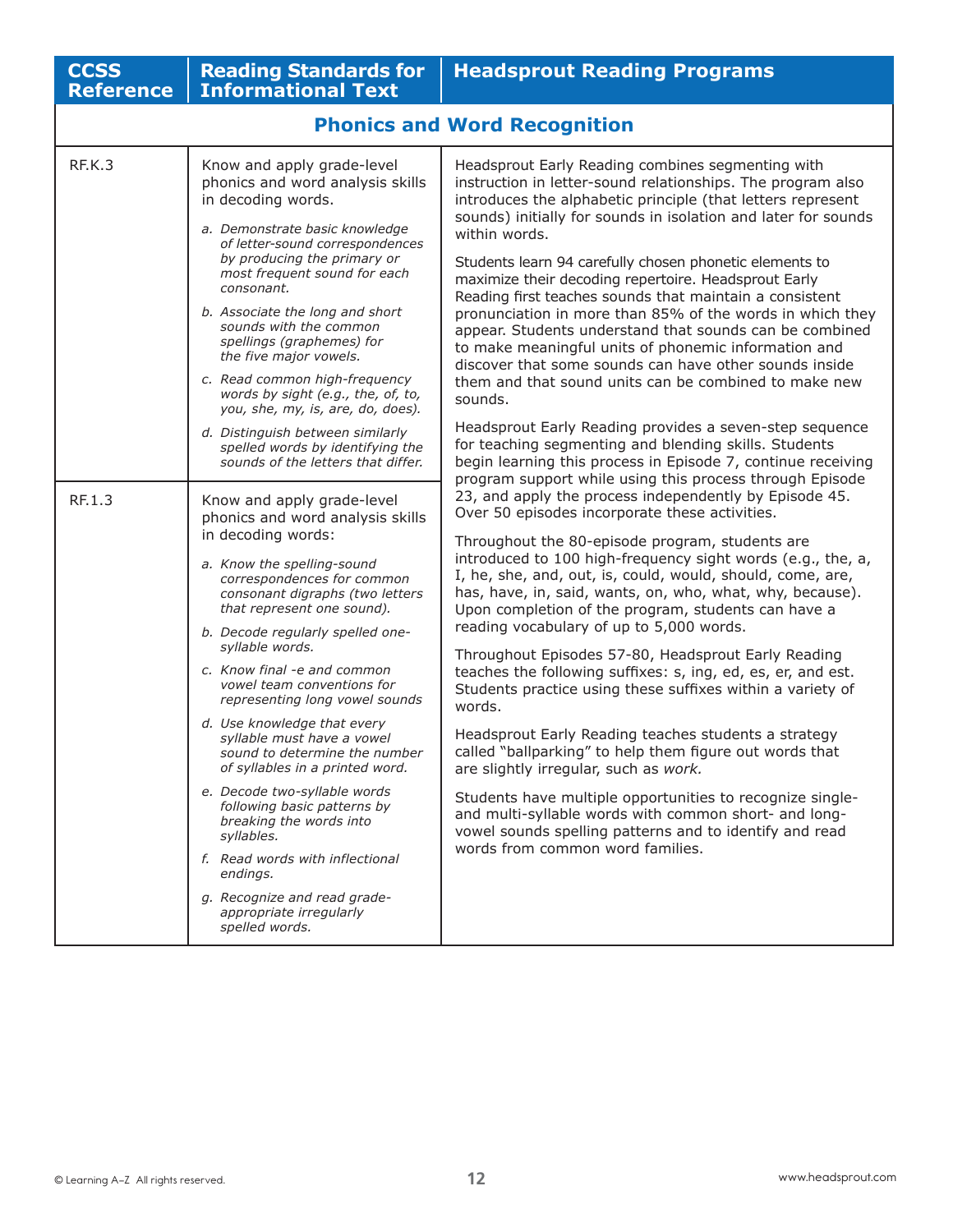| <b>CCSS</b><br><b>Reference</b> | <b>Reading Standards for</b><br><b>Informational Text</b>                                                                                                                                                                                                                                                                                                                                                                                                                                                                                                                      | <b>Headsprout Reading Programs</b>                                                                                                                                                                                                                                                                                                                                                                                                                                                                                                                                                                                                      |
|---------------------------------|--------------------------------------------------------------------------------------------------------------------------------------------------------------------------------------------------------------------------------------------------------------------------------------------------------------------------------------------------------------------------------------------------------------------------------------------------------------------------------------------------------------------------------------------------------------------------------|-----------------------------------------------------------------------------------------------------------------------------------------------------------------------------------------------------------------------------------------------------------------------------------------------------------------------------------------------------------------------------------------------------------------------------------------------------------------------------------------------------------------------------------------------------------------------------------------------------------------------------------------|
| RF.2.3                          | Know and apply grade-level<br>phonics and word analysis skills<br>in decoding words:<br>a. Distinguish long and short<br>vowels when reading regularly<br>spelled one-syllable words.<br>b. Know spelling-sound<br>correspondences for additional<br>common vowel teams.<br>c. Decode regularly spelled two-<br>syllable words with long vowels.<br>d. Decode words with common<br>prefixes and suffixes.<br>e. Identify words with inconsistent<br>but common spelling-sound<br>correspondences.<br>f. Recognize and read grade-<br>appropriate irregularly spelled<br>words. | Headsprout Early Reading teaches students a strategy<br>called "ballparking" to help them figure out words that are<br>slightly irregular, such as work.<br>Students have multiple opportunities to recognize single-<br>and multi-syllable words with common short- and long-<br>vowel sounds spelling patterns and to identify and read<br>words from common word families.                                                                                                                                                                                                                                                           |
| <b>Fluency</b>                  |                                                                                                                                                                                                                                                                                                                                                                                                                                                                                                                                                                                |                                                                                                                                                                                                                                                                                                                                                                                                                                                                                                                                                                                                                                         |
| <b>RF.K.4</b>                   | Read emergent-reader<br>texts with purpose and<br>understanding.                                                                                                                                                                                                                                                                                                                                                                                                                                                                                                               |                                                                                                                                                                                                                                                                                                                                                                                                                                                                                                                                                                                                                                         |
| RF.1.4                          | Read with sufficient accuracy<br>and fluency to support<br>comprehension:<br>a. Read grade-level text with<br>purpose and understanding.<br>b. Read grade-level text orally<br>with accuracy, appropriate rate,<br>and expression.<br>c. Use context to confirm or self-<br>correct word recognition and<br>understanding, rereading as<br>necessary.                                                                                                                                                                                                                          | Throughout the program, students read prose that builds<br>in complexity. Repeated reading of gradually more difficult<br>passages helps students build oral reading fluency. The<br>narrator models appropriate pace and intonation, while<br>students do repeated reading of familiar and unfamiliar<br>passages to build reading rates. Students read their first<br>story by Episode 5.<br>Headsprout Early Reading includes Benchmark Reading<br>Assessments that provide teachers with the opportunity to<br>record oral reading rates. Benchmark Reading Assessments<br>occur after Episodes 10, 20, 30, 40, 50, 60, 70, and 80. |
| RF.2.4                          | Read with sufficient accuracy<br>and fluency to support<br>comprehension:<br>a. Read grade-level text with<br>purpose and understanding.<br>b. Read grade-level text orally<br>with accuracy, appropriate rate,<br>and expression.<br>c. Use context to confirm or self-<br>correct word recognition and<br>understanding, rereading as<br>necessary.                                                                                                                                                                                                                          | Headsprout Early Reading includes over 80 printable stories<br>leveled at kindergarten through mid-second grade, for<br>offline reading practice.<br>Headsprout Reading Comprehension includes text spanning<br>mid-second-grade to mid-fourth-grade reading levels.                                                                                                                                                                                                                                                                                                                                                                    |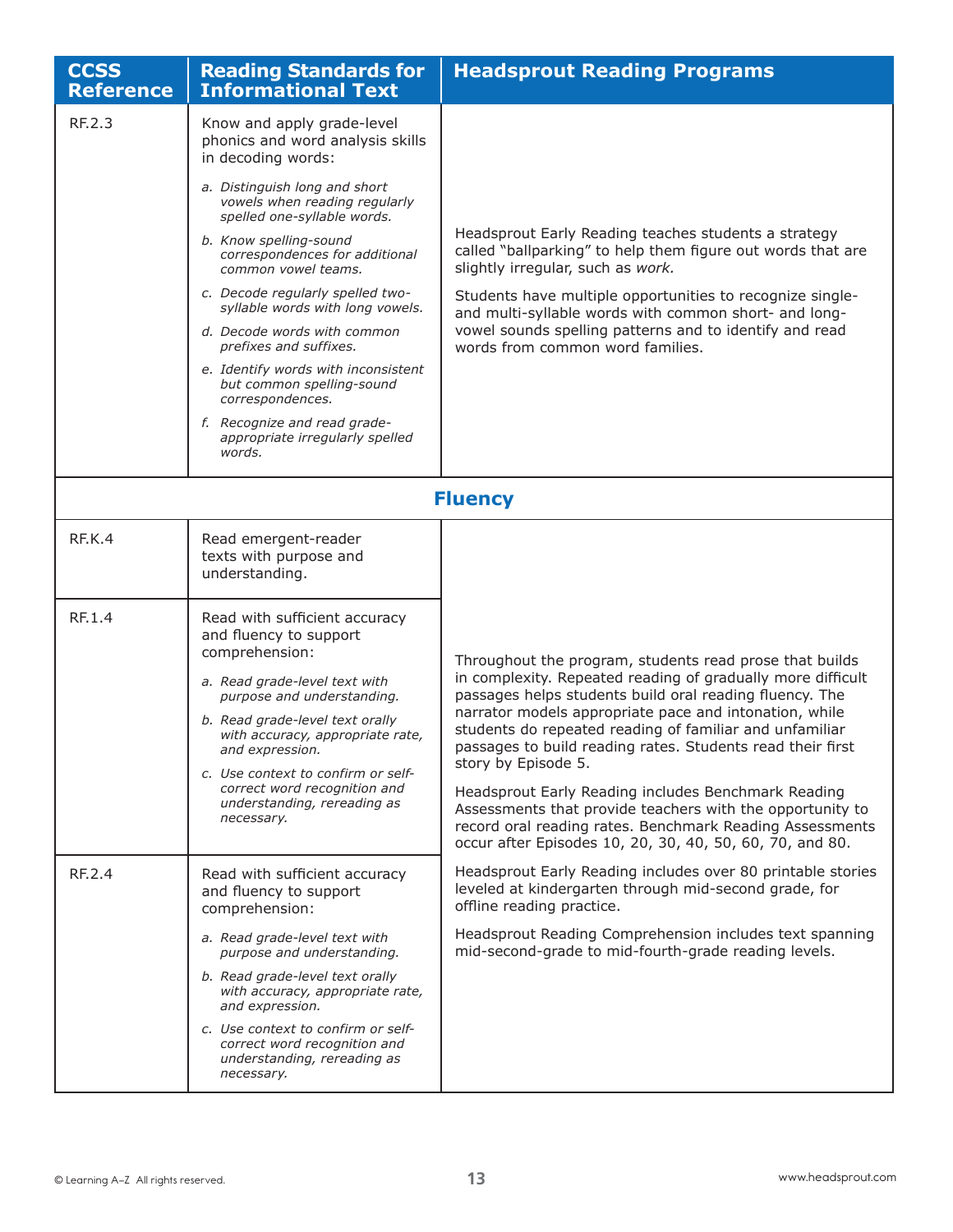## Headsprout

## **Grades 3–5**

| <b>CCSS</b><br><b>Reference</b> | <b>Reading Standards for</b><br><b>Informational Text</b>                                                                                                                                                                              | <b>Headsprout Reading Programs</b>                                                                                                                                                                                                                                                                                                                                                                                                                                           |
|---------------------------------|----------------------------------------------------------------------------------------------------------------------------------------------------------------------------------------------------------------------------------------|------------------------------------------------------------------------------------------------------------------------------------------------------------------------------------------------------------------------------------------------------------------------------------------------------------------------------------------------------------------------------------------------------------------------------------------------------------------------------|
| RI.3.1                          | Ask and answer questions to<br>demonstrate understanding of<br>a text, referring explicitly to<br>the text as the basis for the<br>answers.                                                                                            | In Episodes 1-15, Headsprout Reading Comprehension<br>teaches students strategies to answer literal and inferential<br>questions. For literal questions, they learn to "find the fact"<br>by locating an answer that is explicitly stated in the text.<br>Students also learn to "look for clue words" that help them<br>answer inferential questions about information that is not                                                                                          |
| RI.4.1                          | Refer to details and examples<br>in a text when explaining what<br>the text says explicitly and                                                                                                                                        | explicitly stated in the text, and to identify details that<br>support main ideas. Students have multiple opportunities<br>to apply these strategies throughout the program.                                                                                                                                                                                                                                                                                                 |
|                                 | when drawing inferences from<br>the text.                                                                                                                                                                                              | Headsprout Reading Comprehension teaches students<br>to "look back" in the passage to find the text that<br>helps them answerliteral, inferential, main idea, and                                                                                                                                                                                                                                                                                                            |
| RI.5.1                          | Quote accurately from a<br>text when explaining what<br>the text says explicitly and<br>when drawing inferences<br>from the text.                                                                                                      | vocabulary comprehension questions. Students identify the<br>comprehension strategy that must be used to answer a<br>question (e.g., "What is this question asking you to do?"),<br>cite the text by clicking on the part of the passage that<br>helps answer the question, and then select the appropriate<br>answer. These skills are reviewed in Episodes 7 and 10.                                                                                                       |
| <b>RL.3.2</b>                   | Recount stories, including<br>fables, folktales, and myths<br>from diverse cultures;<br>determine the central message,<br>lesson, or moral and explain<br>how it is conveyed through key<br>details in the text.                       | In Headsprout Reading Comprehension, students learn to<br>determine what a paragraph or passage is "mostly about"<br>by identifying themes in single sentences and phrases,<br>in paragraphs, and in long passages. In Episode 5, for<br>example, students first learn how to determine the theme<br>of a portion of text, determine how often that theme<br>occurs, and ultimately decide that the most common<br>theme is what the paragraph or passage is "mostly about." |
| RI.4.2                          | Determine a theme of a story,<br>drama, or poem from details in<br>the text; summarize the text.                                                                                                                                       | As students master this strategy, they learn to apply the<br>same strategy to questions with alternative wording, such<br>as those that ask students to identify the best title for a<br>particular passage.                                                                                                                                                                                                                                                                 |
| RI.5.2                          | Determine a theme of a story,<br>drama, or poem from details<br>in the text, including how<br>characters in a story or drama<br>respond to challenges or how<br>the speaker in a poem reflects<br>upon a topic; summarize<br>the text. |                                                                                                                                                                                                                                                                                                                                                                                                                                                                              |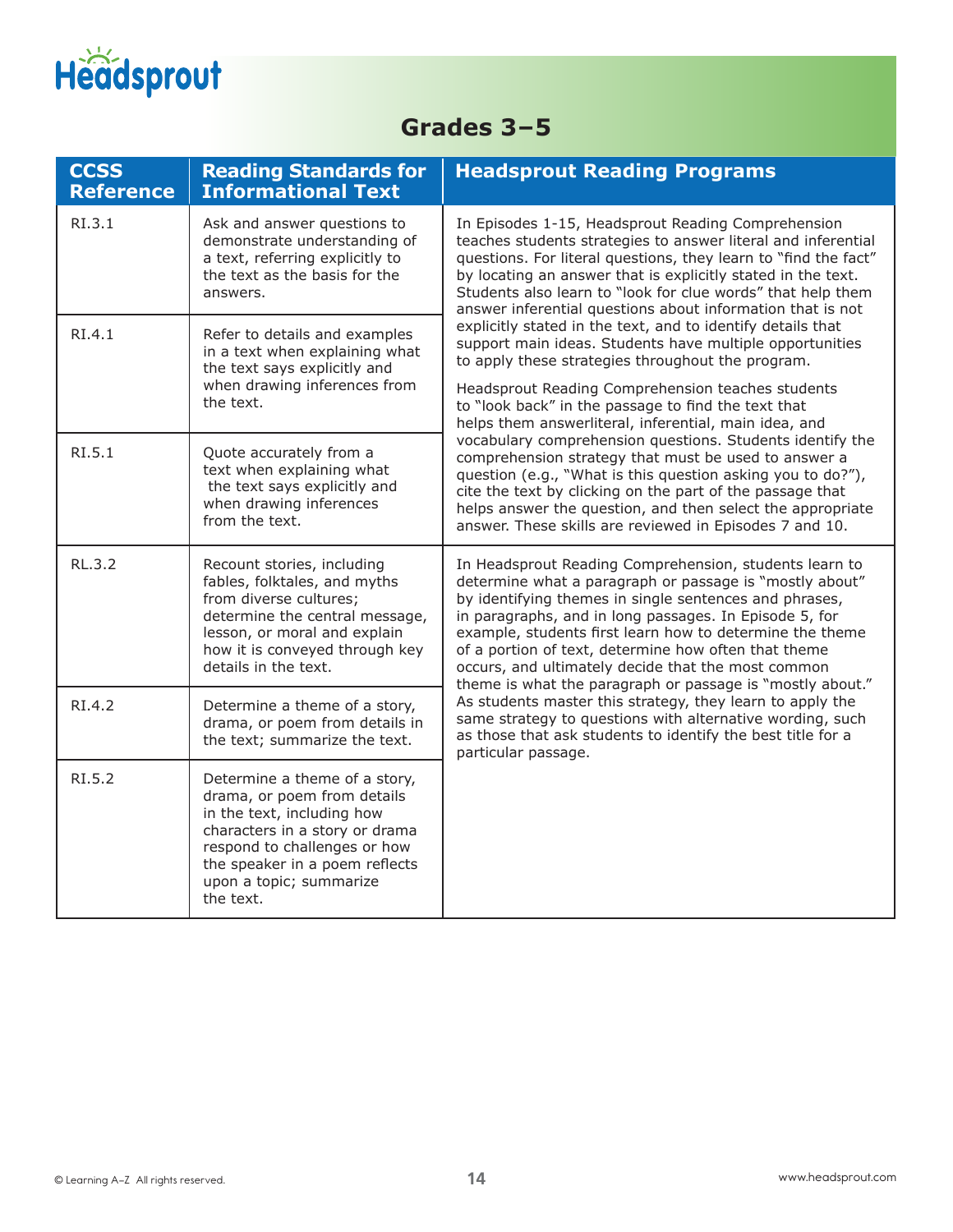| <b>CCSS</b><br><b>Reference</b> | <b>Reading Standards for</b><br><b>Literature</b>                                                                                                                               | <b>Headsprout Reading Programs</b>                                                                                                                                                                                                                                      |
|---------------------------------|---------------------------------------------------------------------------------------------------------------------------------------------------------------------------------|-------------------------------------------------------------------------------------------------------------------------------------------------------------------------------------------------------------------------------------------------------------------------|
| RL.3.3                          | Describe characters in a story<br>(e.g., their traits, motivations,<br>or feelings) and explain how<br>their actions contribute to the<br>sequence of events.                   | Students learn to discuss characters in a story by<br>answering questions about traits, motivations, or feelings.<br>Students also use information about a character's actions,<br>feelings, and motives to predict what will happen next in<br>a story.                |
| <b>RL.4.3</b>                   | Describe in depth a character,<br>setting, or event in a story or<br>drama, drawing on specific<br>details in the text (e.g., a<br>character's thoughts, words,<br>or actions). | Stories include well-developed characters, settings, and<br>plots, which provide multiple opportunities for comparison<br>of characters, events, and settings.                                                                                                          |
| <b>RL.5.3</b>                   | Compare and contrast two or<br>more characters, settings, or<br>events in a story or drama,<br>drawing on specific details in<br>the text (e.g., how characters<br>interact).   |                                                                                                                                                                                                                                                                         |
|                                 |                                                                                                                                                                                 | <b>Craft and Structure</b>                                                                                                                                                                                                                                              |
| RL.3.4                          | Determine the meaning of<br>words and phrases as they are<br>used in a text, distinguishing<br>literal from nonliteral language.                                                | Throughout its 50 episodes, Headsprout Reading<br>Comprehension teaches students to derive word and phrase<br>meaning from surrounding context clues, both within the<br>same sentence and across sentences, including across<br>different verses in the case of poems. |
| <b>RL.4.4</b>                   | Determine the meaning of<br>words and phrases as they<br>are used in a text, including                                                                                          | Students also hear the pronunciation and definition of<br>words in text and use learned vocabulary words to answer<br>questions about text.                                                                                                                             |
|                                 | those that allude to significant<br>characters found in mythology<br>(e.g., Herculean).                                                                                         | The Headsprout Reading Comprehension program uses<br>vocabulary words in multiple contexts, so students are<br>exposed to and use each word multiple times. For example,<br>a vocabulary word directly taught in one episode might be                                   |
| <b>RL.5.4</b>                   | Determine the meaning of<br>words and phrases as they<br>are used in a text, including<br>figurative language such as<br>metaphors and similes.                                 | critical for answering a reading comprehension question in<br>a later episode.                                                                                                                                                                                          |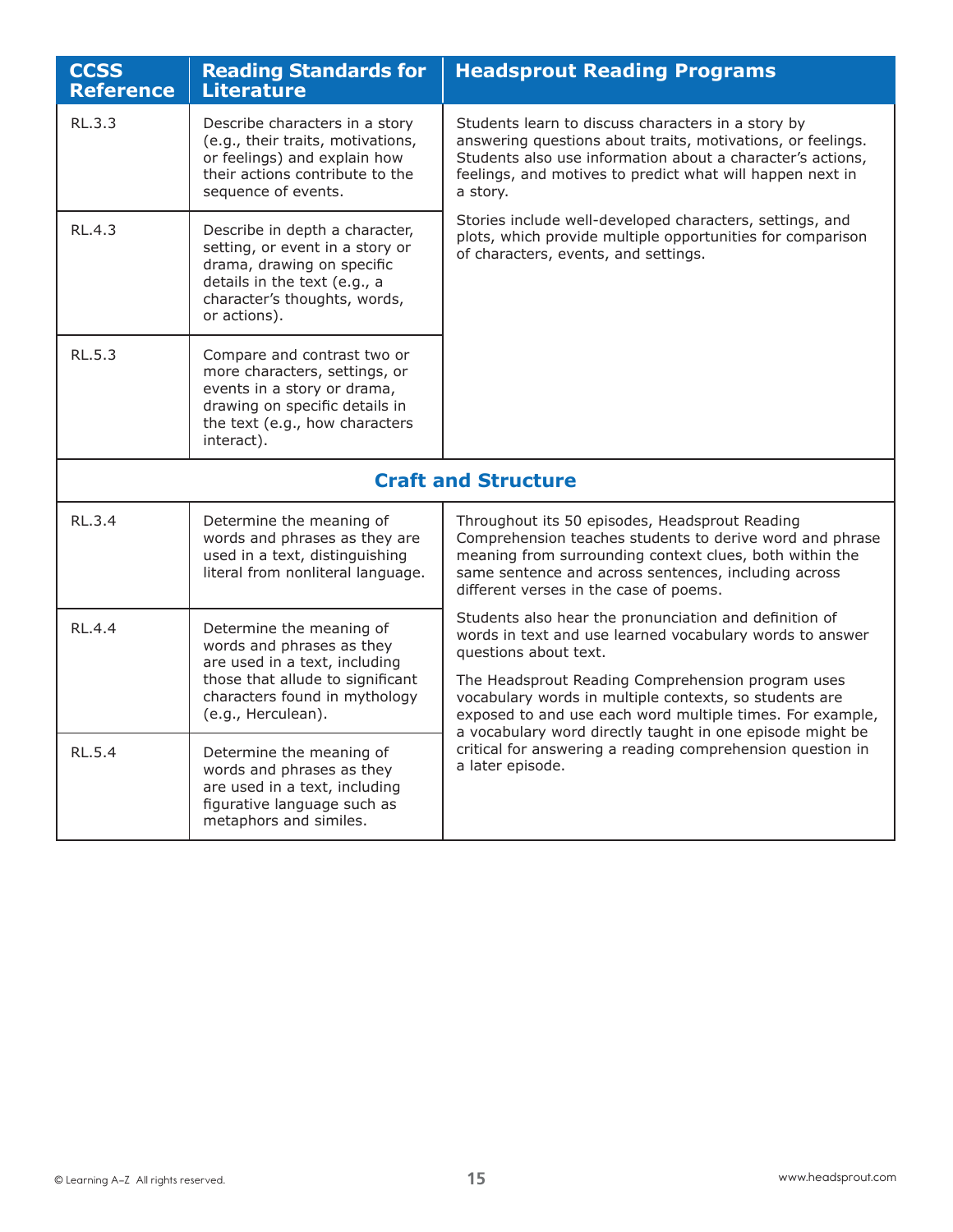| <b>CCSS</b><br><b>Reference</b> | <b>Reading Standards for</b><br><b>Literature</b>                                                                                                                                                                                                                                                 | <b>Headsprout Reading Programs</b>                                                                                                                                                                                                                                                                                                                                            |
|---------------------------------|---------------------------------------------------------------------------------------------------------------------------------------------------------------------------------------------------------------------------------------------------------------------------------------------------|-------------------------------------------------------------------------------------------------------------------------------------------------------------------------------------------------------------------------------------------------------------------------------------------------------------------------------------------------------------------------------|
| RL.3.5                          | Refer to parts of stories,<br>dramas, and poems when<br>writing or speaking about<br>a text, using terms such as<br>chapter, scene, and stanza;<br>describe how each successive<br>part builds on earlier sections.                                                                               | Students have multiple opportunities to identify the<br>elements of different types of text, including rhyme,<br>stanza, chapters, and figurative language.<br>Headsprout Reading Comprehension includes four chapter<br>stories, six additional narrative pieces, and three poems.                                                                                           |
| <b>RL.4.5</b>                   | Explain major differences<br>between poems, drama,<br>and prose, and refer to<br>the structural elements of<br>poems (e.g., verse, rhythm,<br>meter) and drama (e.g.,<br>casts of characters, settings,<br>descriptions, dialogue, stage<br>directions) when writing or<br>speaking about a text. |                                                                                                                                                                                                                                                                                                                                                                               |
| <b>RL.5.5</b>                   | Explain how a series of<br>chapters, scenes, or stanzas fit<br>together to provide the overall<br>structure of a particular story,<br>drama, or poem.                                                                                                                                             |                                                                                                                                                                                                                                                                                                                                                                               |
| RL.3.6                          | Distinguish their own point of<br>view from that of the narrator<br>or those of the characters.                                                                                                                                                                                                   | Questions for the narrative and poetic passages frequently<br>address point of view. Students learn to answer such<br>questions using strategies such as "find the fact" or "find<br>clue words." Numerous questions ask students to identify<br>the perspective of the writer or of a particular character in<br>the passage, and the stories provide students with multiple |
| RL.4.6                          | Compare and contrast the point<br>of view from which different<br>stories are narrated, including<br>the difference between first-<br>and third-person narrations.                                                                                                                                | opportunities to discuss point of view.                                                                                                                                                                                                                                                                                                                                       |
| <b>RL.5.6</b>                   | Describe how a narrator's<br>or speaker's point of view<br>influences how events are<br>described.                                                                                                                                                                                                |                                                                                                                                                                                                                                                                                                                                                                               |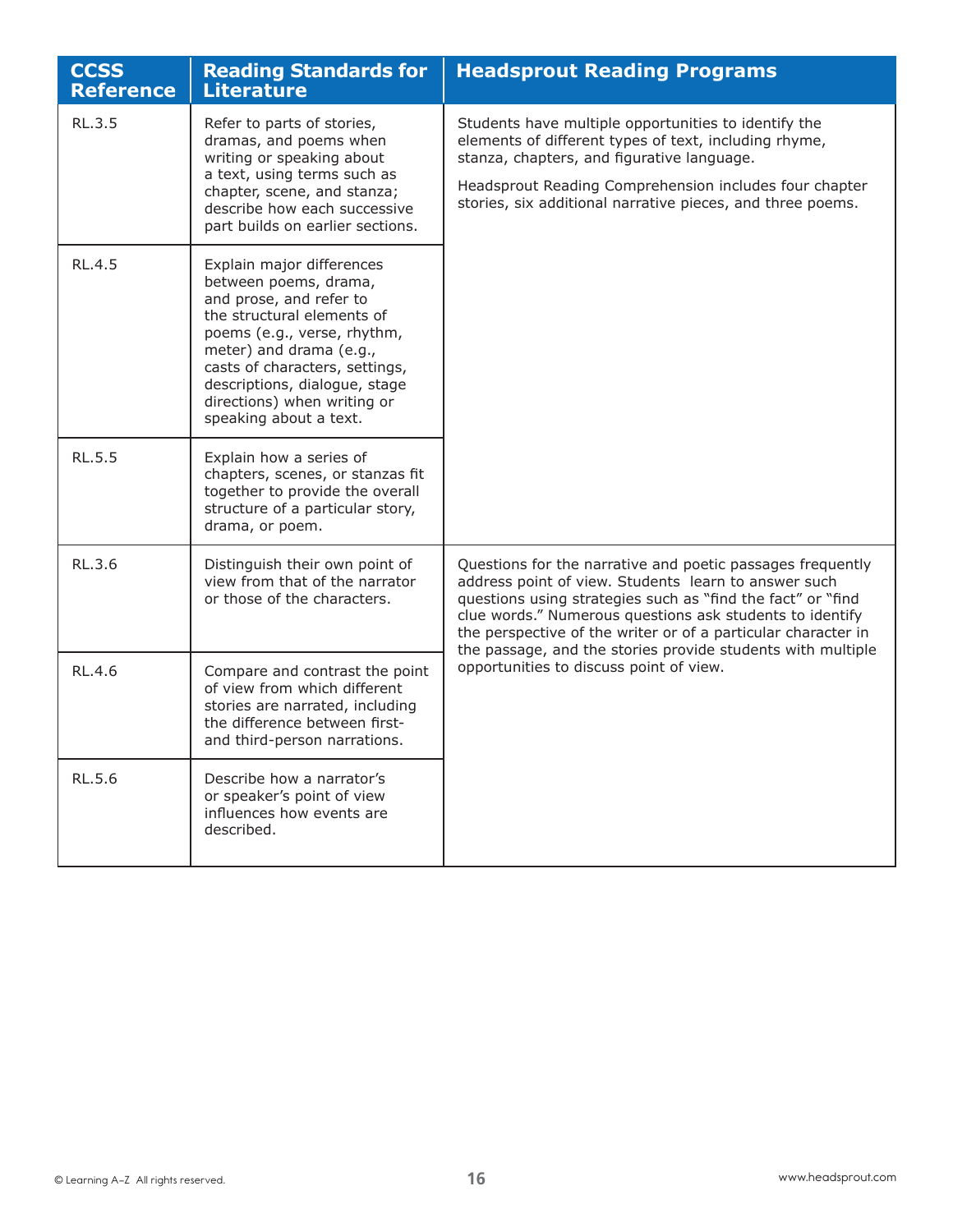| <b>CCSS</b><br><b>Reference</b>           | <b>Reading Standards for</b><br><b>Literature</b>                                                                                                                                                                                        | <b>Headsprout Reading Programs</b>                                                                                                                                                                                                                                                                                                   |
|-------------------------------------------|------------------------------------------------------------------------------------------------------------------------------------------------------------------------------------------------------------------------------------------|--------------------------------------------------------------------------------------------------------------------------------------------------------------------------------------------------------------------------------------------------------------------------------------------------------------------------------------|
| <b>Integration of Knowledge and Ideas</b> |                                                                                                                                                                                                                                          |                                                                                                                                                                                                                                                                                                                                      |
| RL.3.7                                    | Explain how specific aspects of<br>a text's illustrations contribute<br>to what is conveyed by the<br>words in a story (e.g., create<br>mood, emphasize aspects of<br>a character or setting).                                           | The majority of episodes in Headsprout Reading<br>Comprehension include illustrations, which allow<br>students to discuss the relationship between the text<br>and illustrations. Illustrations include artful depictions<br>of characters, settings, ideas, and actions.<br>Online chapters are accompanied with an animation of    |
| RL.4.7                                    | Make connections between the<br>text of a story or drama and<br>a visual or oral presentation<br>of the text, identifying where<br>each version reflects specific<br>descriptions and directions in<br>the text.                         | that chapter. This combination of text and video provides<br>opportunities for students to discuss story adaptations,<br>including comparison of the text and animation.                                                                                                                                                             |
| RL.5.7                                    | Analyze how visual and<br>multimedia elements contribute<br>to the meaning, tone, or<br>beauty of a text (e.g., graphic<br>novel, multimedia presentation<br>of fiction, folktale, myth,<br>poem).                                       |                                                                                                                                                                                                                                                                                                                                      |
| <b>RL.3.8</b>                             | (Not applicable to literature)                                                                                                                                                                                                           | N/A                                                                                                                                                                                                                                                                                                                                  |
| <b>RL.4.8</b>                             |                                                                                                                                                                                                                                          |                                                                                                                                                                                                                                                                                                                                      |
| <b>RL.5.8</b>                             |                                                                                                                                                                                                                                          |                                                                                                                                                                                                                                                                                                                                      |
| RL.3.9                                    | Compare and contrast the<br>themes, settings, and plots<br>of stories written by the same<br>author about the same or<br>similar characters (e.g., in<br>books from a series).                                                           | Headsprout Reading Comprehension includes three poems,<br>six stand-alone narratives, four chapter stories, twelve<br>stand- alone expository pieces, and dozens of short<br>passages. This diverse collection of readings presents<br>teachers with a rich resource for discussing patterns<br>of events across different cultures. |
| RL.4.9                                    | Compare and contrast the<br>treatment of similar themes<br>and topics (e.g., opposition<br>of good and evil) and patterns<br>of events (e.g., the quest) in<br>stories, myths, and traditional<br>literature from different<br>cultures. |                                                                                                                                                                                                                                                                                                                                      |
| RL.5.9                                    | Compare and contrast stories<br>in the same genre (e.g.,<br>mysteries and adventure<br>stories) on their approaches<br>to similar themes and topics.                                                                                     |                                                                                                                                                                                                                                                                                                                                      |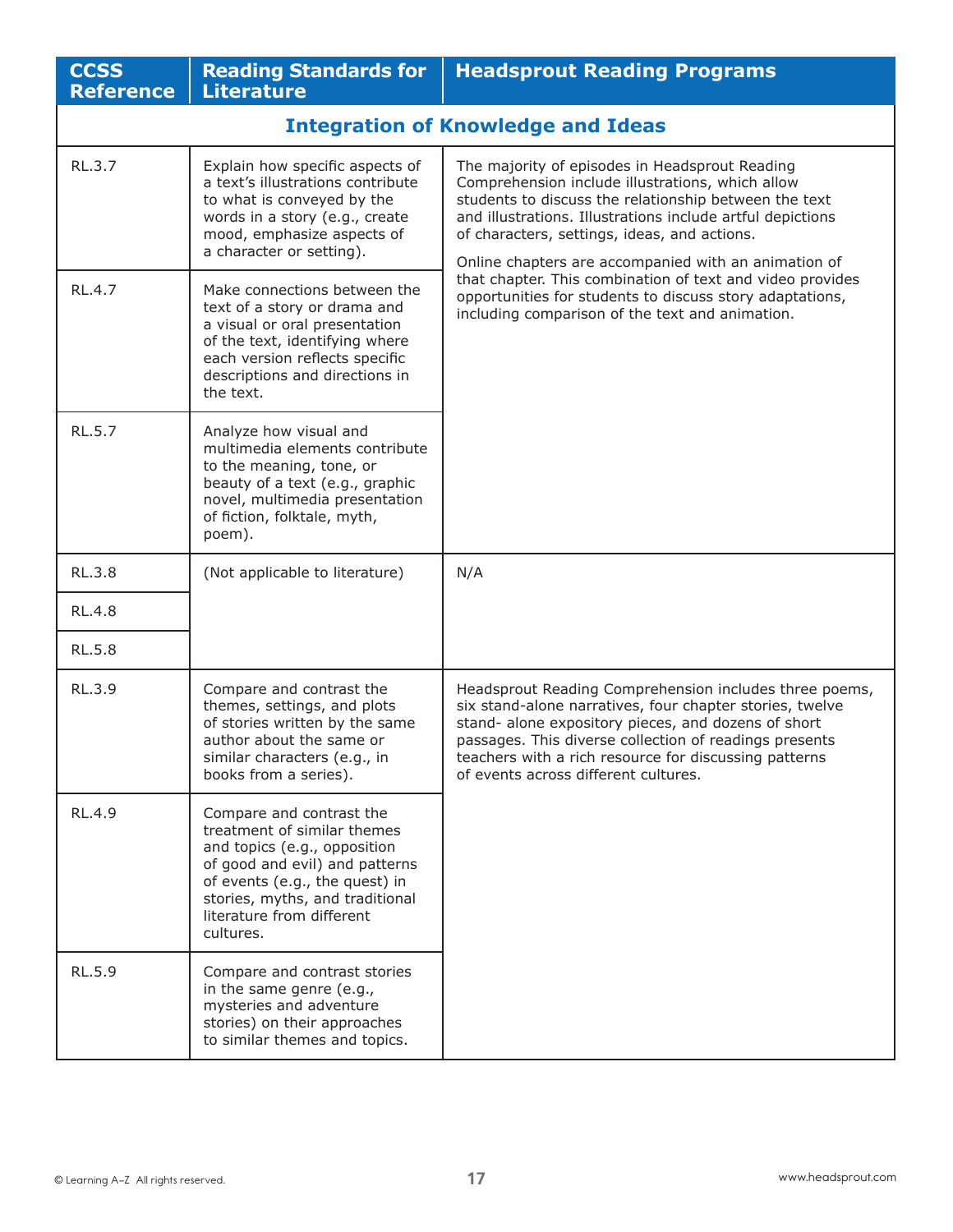| <b>CCSS</b><br><b>Reference</b> | <b>Reading Standards for</b><br><b>Literature</b>                                                                                                                                                                              | <b>Headsprout Reading Programs</b>                                                                                                                                                                                                                                                                 |
|---------------------------------|--------------------------------------------------------------------------------------------------------------------------------------------------------------------------------------------------------------------------------|----------------------------------------------------------------------------------------------------------------------------------------------------------------------------------------------------------------------------------------------------------------------------------------------------|
|                                 |                                                                                                                                                                                                                                | <b>Range of Reading and Level of Text Complexity</b>                                                                                                                                                                                                                                               |
| RL.3.10                         | By the end of the year, read<br>and comprehend literature,<br>including stories, dramas, and<br>poetry, at the high end of the<br>grades 2-3 text complexity<br>band independently and<br>proficiently.                        | Headsprout Reading Comprehension includes three poems,<br>six stand-alone narratives, four chapter stories, twelve<br>stand- alone expository pieces, and dozens of short<br>passages. These texts begin at a mid-second-grade reading<br>level and progress to a mid- fourth-grade reading level. |
| RL.4.10                         | By the end of the year, read<br>and comprehend literature,<br>including stories, dramas, and<br>poetry, in the grades 4-5 text<br>complexity band proficiently,<br>with scaffolding as needed at<br>the high end of the range. |                                                                                                                                                                                                                                                                                                    |
| RL.5.10                         | By the end of the year, read<br>and comprehend literature,<br>including stories, dramas, and<br>poetry, at the high end of the<br>grades 4-5 text complexity<br>band independently and<br>proficiently.                        |                                                                                                                                                                                                                                                                                                    |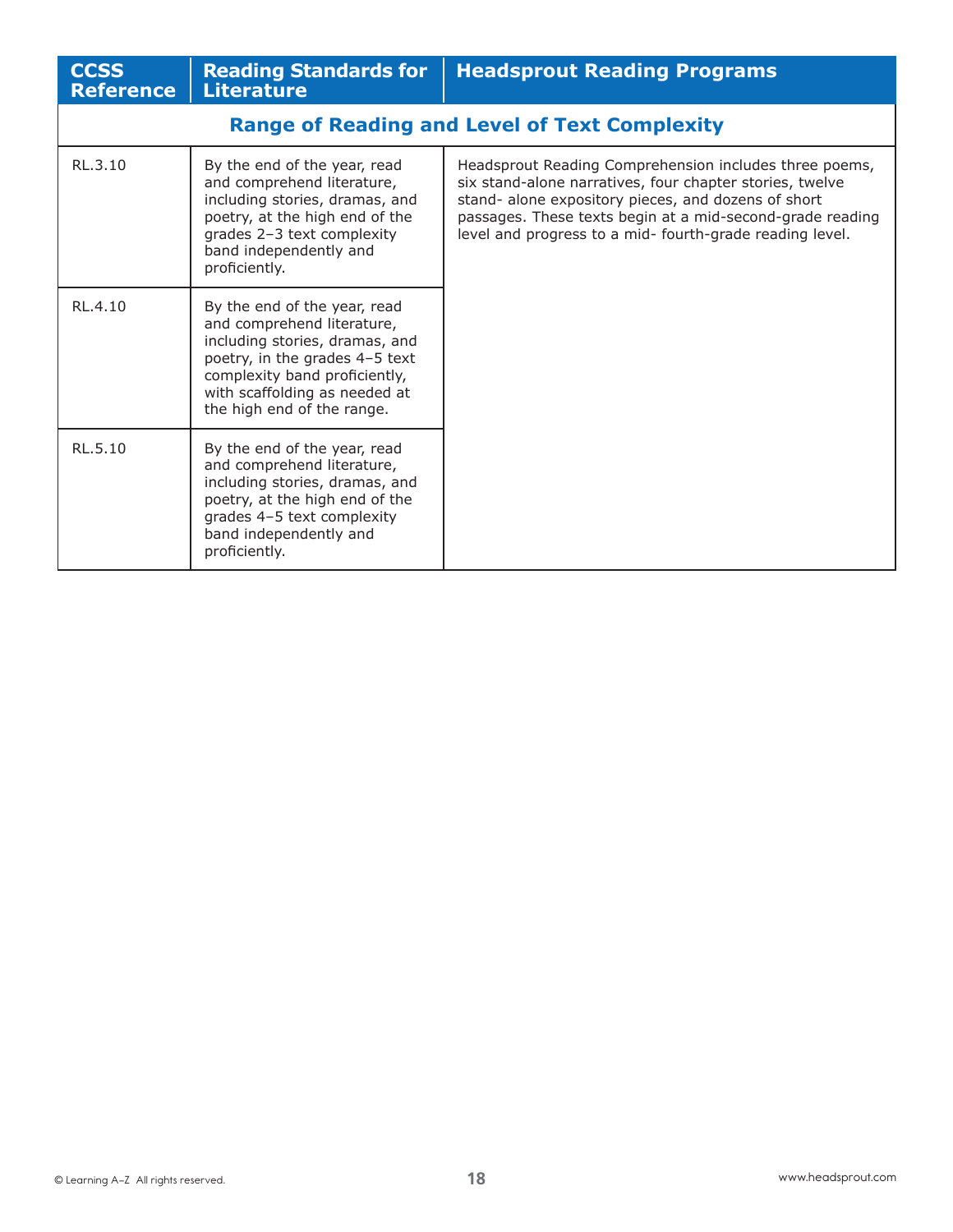| <b>CCSS</b><br><b>Reference</b> | <b>Reading Standards for</b><br><b>Informational Text</b>                                                                                   | <b>Headsprout Reading Programs</b>                                                                                                                                                                                                                                                                                                                                                                                                                                                                                                                                  |  |
|---------------------------------|---------------------------------------------------------------------------------------------------------------------------------------------|---------------------------------------------------------------------------------------------------------------------------------------------------------------------------------------------------------------------------------------------------------------------------------------------------------------------------------------------------------------------------------------------------------------------------------------------------------------------------------------------------------------------------------------------------------------------|--|
|                                 | <b>Key Ideas and Details</b>                                                                                                                |                                                                                                                                                                                                                                                                                                                                                                                                                                                                                                                                                                     |  |
| RI.3.1                          | Ask and answer questions to<br>demonstrate understanding<br>of a text, referring explicitly<br>to the text as the basis for<br>the answers. | In Episodes 1-15, Headsprout Reading Comprehension<br>teaches students strategies to answer literal and inferential<br>questions. For literal questions, they learn to "find the fact"<br>by locating an answer that is explicitly stated in the text.<br>Students also learn to "look for clue words" that help them<br>answer inferential questions about information that is not<br>explicitly stated in the text, and to identify details that<br>support main ideas. Students have multiple opportunities<br>to apply these strategies throughout the program. |  |
| RI.4.1                          | Refer to details and examples<br>in a text when explaining what<br>the text says explicitly and<br>when drawing inferences from             |                                                                                                                                                                                                                                                                                                                                                                                                                                                                                                                                                                     |  |
|                                 | the text.                                                                                                                                   | Headsprout Reading Comprehension teaches students<br>to "look back" in the passage to find the text that<br>helps them answer literal, inferential, main idea, and                                                                                                                                                                                                                                                                                                                                                                                                  |  |
| RI.5.1                          | Quote accurately from a<br>text when explaining what<br>the text says explicitly and<br>when drawing inferences from<br>the text.           | vocabulary comprehension questions. Students identify the<br>comprehension strategy that must be used to answer a<br>question (e.g., "What is this question asking you to do?"),<br>cite the text by clicking on the part of the passage that<br>helps answer the question, and then select the appropriate<br>answer. These skills are reviewed in Episodes 7 and 10.                                                                                                                                                                                              |  |
| RI.3.2                          | Determine the main idea of a<br>text; recount the key details<br>and explain how they support<br>the main idea.                             | In Headsprout Reading Comprehension, students learn to<br>determine what a paragraph or passage is "mostly about"<br>by identifying themes (main idea) in single sentences and<br>phrases, in paragraphs, and in long passages. In Episode<br>5, for example, students fi st learn how to determine                                                                                                                                                                                                                                                                 |  |
| RI.4.2                          | Determine the main idea of<br>a text and explain how it is<br>supported by key details;<br>summarize the text.                              | the theme of a portion of text, determine how often that<br>theme occurs, and ultimately decide that the most common<br>theme is what the paragraph or passage is "mostly about."<br>As students master this strategy, they learn to apply the<br>same strategy to questions with alternative wording, such<br>as those that ask students to identify the best title for a<br>particular passage.                                                                                                                                                                   |  |
| RI.5.2                          | Determine two or more main<br>ideas of a text and explain<br>how they are supported by key<br>details; summarize the text.                  |                                                                                                                                                                                                                                                                                                                                                                                                                                                                                                                                                                     |  |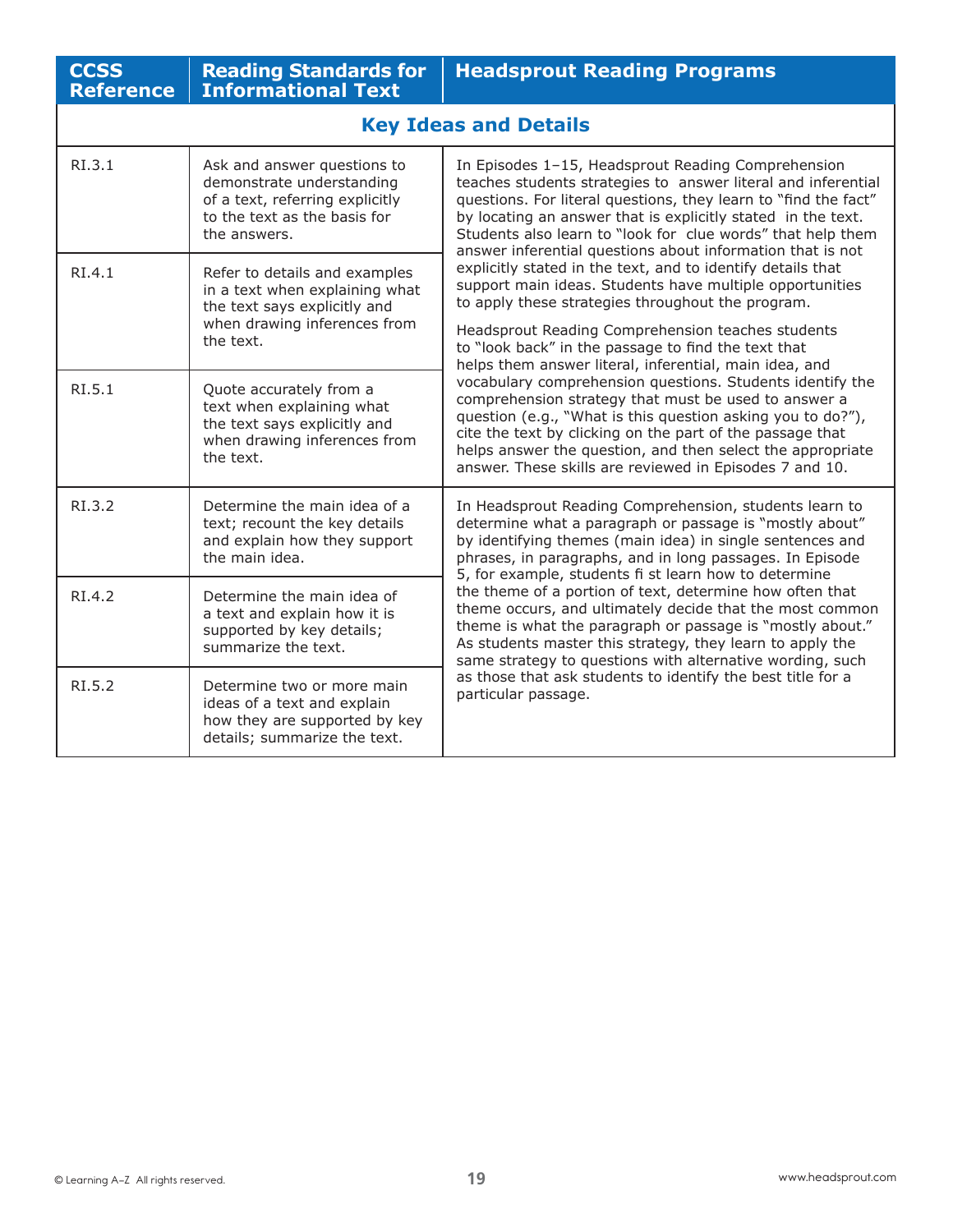| <b>CCSS</b><br><b>Reference</b> | <b>Reading Standards for</b><br><b>Informational Text</b>                                                                                                                                                                       | <b>Headsprout Reading Programs</b>                                                                                                                                                                                                                                                                                                                                                                                                          |
|---------------------------------|---------------------------------------------------------------------------------------------------------------------------------------------------------------------------------------------------------------------------------|---------------------------------------------------------------------------------------------------------------------------------------------------------------------------------------------------------------------------------------------------------------------------------------------------------------------------------------------------------------------------------------------------------------------------------------------|
| RI.3.3                          | Describe the relationship<br>between a series of historical<br>events, scientific ideas or<br>concepts, or steps in technical<br>procedures in a text, using<br>language that pertains to time,<br>sequence, and cause/ effect. | In Headsprout Reading Comprehension, students practice<br>using sequence. In Episode 36, for example, students first<br>learn to put common everyday events in order and then<br>learn and practice putting events from a story in order.<br>Students practice identifying the order of events by using<br>sequence diagrams and by answering questions about<br>events that happened first, next, last, before, and after<br>other events. |
| RI.4.3                          | Explain events, procedures,<br>ideas, or concepts in a<br>historical, scientific, or<br>technical text, including what<br>happened and why, based on<br>specific information in the text.                                       | Students learn to identify cause/effect and compare<br>relationships between two or more individuals, events,<br>or ideas in texts and across texts.<br>Students organize information in hierarchical, Venn,<br>sequence, and cluster diagrams.                                                                                                                                                                                             |
| RI.5.3                          | Explain the relationships or<br>interactions between two or<br>more individuals, events, ideas,<br>or concepts in a historical,<br>scientific, or technical text<br>based on specific information in<br>the text.               |                                                                                                                                                                                                                                                                                                                                                                                                                                             |
| <b>Craft and Structure</b>      |                                                                                                                                                                                                                                 |                                                                                                                                                                                                                                                                                                                                                                                                                                             |
| RI.3.4                          | Determine the meaning of<br>general academic and domain-<br>specific words and phrases in a<br>text relevant to a grade 3 topic<br>or subject area.                                                                             | Throughout its 50 episodes, Headsprout Reading<br>Comprehension teaches students to derive word and phrase<br>meaning from surrounding context clues, both within the<br>same sentence and across sentences, including across<br>different verses in the case of poems.                                                                                                                                                                     |
| RI.4.4                          | Determine the meaning of<br>general academic and domain-<br>specific words or phrases in a<br>text relevant to a grade 4 topic<br>or subject area.                                                                              | Students also hear the pronunciation and definition of<br>words in text and use learned vocabulary words to answer<br>questions about text.<br>The program uses vocabulary words in multiple contexts,<br>so students are exposed to and use each word multiple<br>times. For example, a vocabulary word directly taught                                                                                                                    |
| RI.5.4                          | Determine the meaning of<br>general academic and domain-<br>specific words and phrases in a<br>text relevant to a grade 5 topic<br>or subject area.                                                                             | in one episode might be critical for answering a reading<br>comprehension question in a later episode.                                                                                                                                                                                                                                                                                                                                      |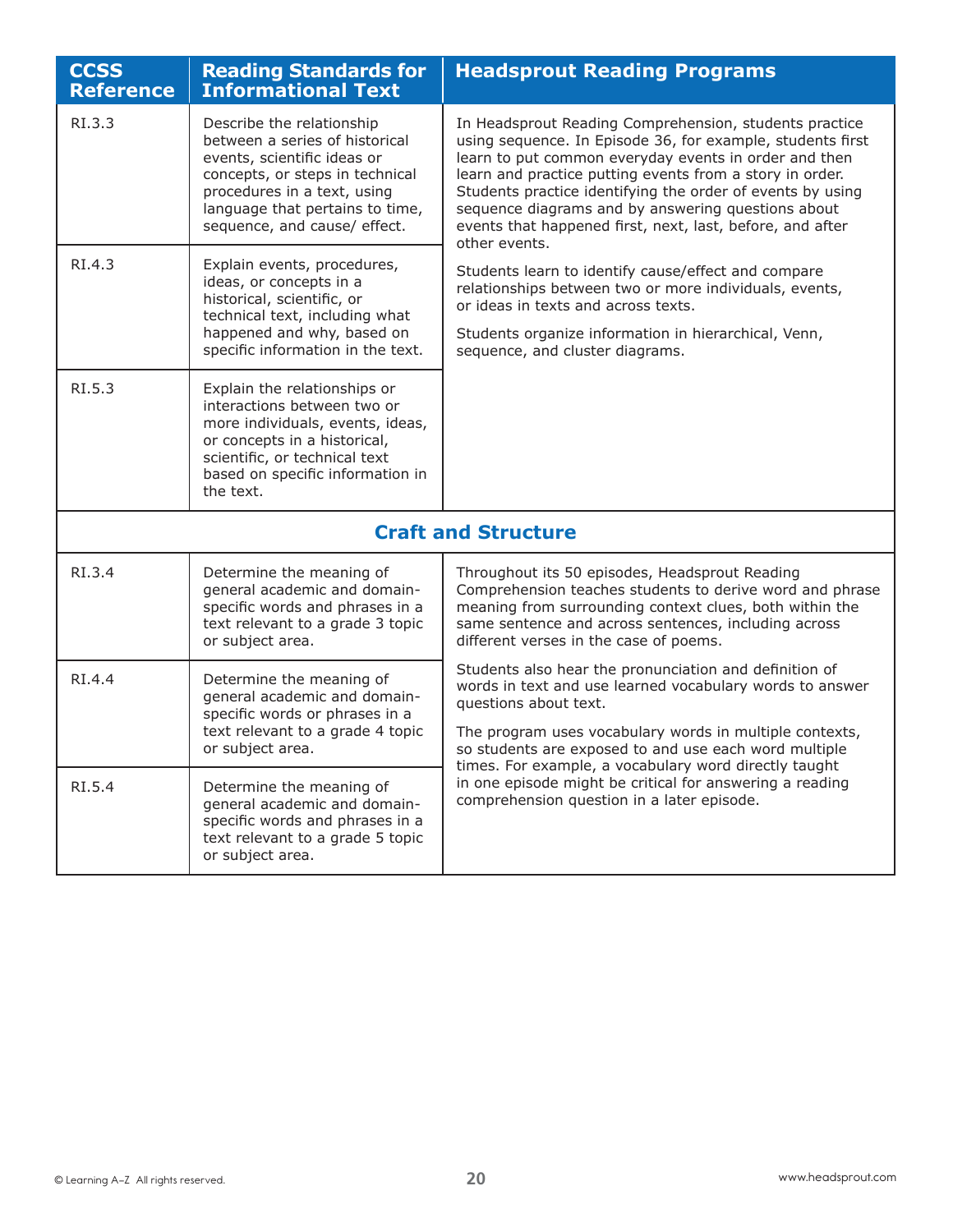| <b>CCSS</b><br><b>Reference</b> | <b>Reading Standards for</b><br><b>Informational Text</b>                                                                                            | <b>Headsprout Reading Programs</b>                                                                                                                                                                                                                                                                                                                                   |
|---------------------------------|------------------------------------------------------------------------------------------------------------------------------------------------------|----------------------------------------------------------------------------------------------------------------------------------------------------------------------------------------------------------------------------------------------------------------------------------------------------------------------------------------------------------------------|
| RI.3.5                          | Use text features and<br>search tools (e.g., key words,<br>sidebars, hyperlinks) to locate<br>information relevant to a given<br>topic efficiently.  | In Headsprout Reading Comprehension, students learn<br>to use text features to answer questions about key facts<br>and information in a text. Students begin to use a table of<br>contents in Episodes 11-15. In Episodes 16-25, students<br>are introduced to maps and illustrations, such as cross-<br>sections and posters. After students are introduced to each |
| RI.4.5                          | Describe the overall structure<br>(e.g., chronology, comparison,<br>cause/effect, problem/solution)<br>of events, ideas, concepts,                   | text feature, they have several opportunities throughout<br>the program to apply their skills and use the features to<br>answer questions.<br>In Headsprout Reading Comprehension, students practice                                                                                                                                                                 |
|                                 | or information in a text or part<br>of a text.                                                                                                       | using sequence. In Episode 36, for example, students first<br>learn to put common everyday events in order and then<br>learn and practice putting events from a story in order.                                                                                                                                                                                      |
| RI.5.5                          | Compare and contrast the<br>overall structure (e.g.,<br>chronology, comparison, cause/<br>effect, problem/solution)<br>of events, ideas, concepts,   | Students practice identifying the order of events by using<br>sequence diagrams and by answering questions about<br>events that happened first, next, last, before, and after<br>other events.                                                                                                                                                                       |
|                                 | or information in two or<br>more texts.                                                                                                              | Many opportunities exist in Headsprout Reading<br>Comprehension for students to identify different structures<br>of nonfiction texts.                                                                                                                                                                                                                                |
| RI.3.6                          | Distinguish their own point of<br>view from that of the author of<br>a text.                                                                         | In Headsprout Reading Comprehension, questions<br>teach students to identify and explain point of view and<br>distinguish from their own point of view.                                                                                                                                                                                                              |
| RI.4.6                          | Compare and contrast a<br>firsthand and secondhand<br>account of the same event or<br>topic; describe the differences                                | Headsprout Reading Comprehension includes 12 expository<br>pieces covering topics from the social and natural sciences.<br>The depth and breadth of passage type and style allow for<br>many routes of comparison.                                                                                                                                                   |
|                                 | in focus and the information<br>provided.                                                                                                            | Beginning in Episode 2, students learn to read a question<br>and then think about possible answers to the question<br>based on their prior knowledge. Then, they look through                                                                                                                                                                                        |
| RI.5.6                          | Analyze multiple accounts of<br>the same event or topic, noting<br>important similarities and<br>differences in the point of<br>view they represent. | the passage to "fi d clues" that help answer the question.<br>As the program advances, inferences become more<br>complex.                                                                                                                                                                                                                                            |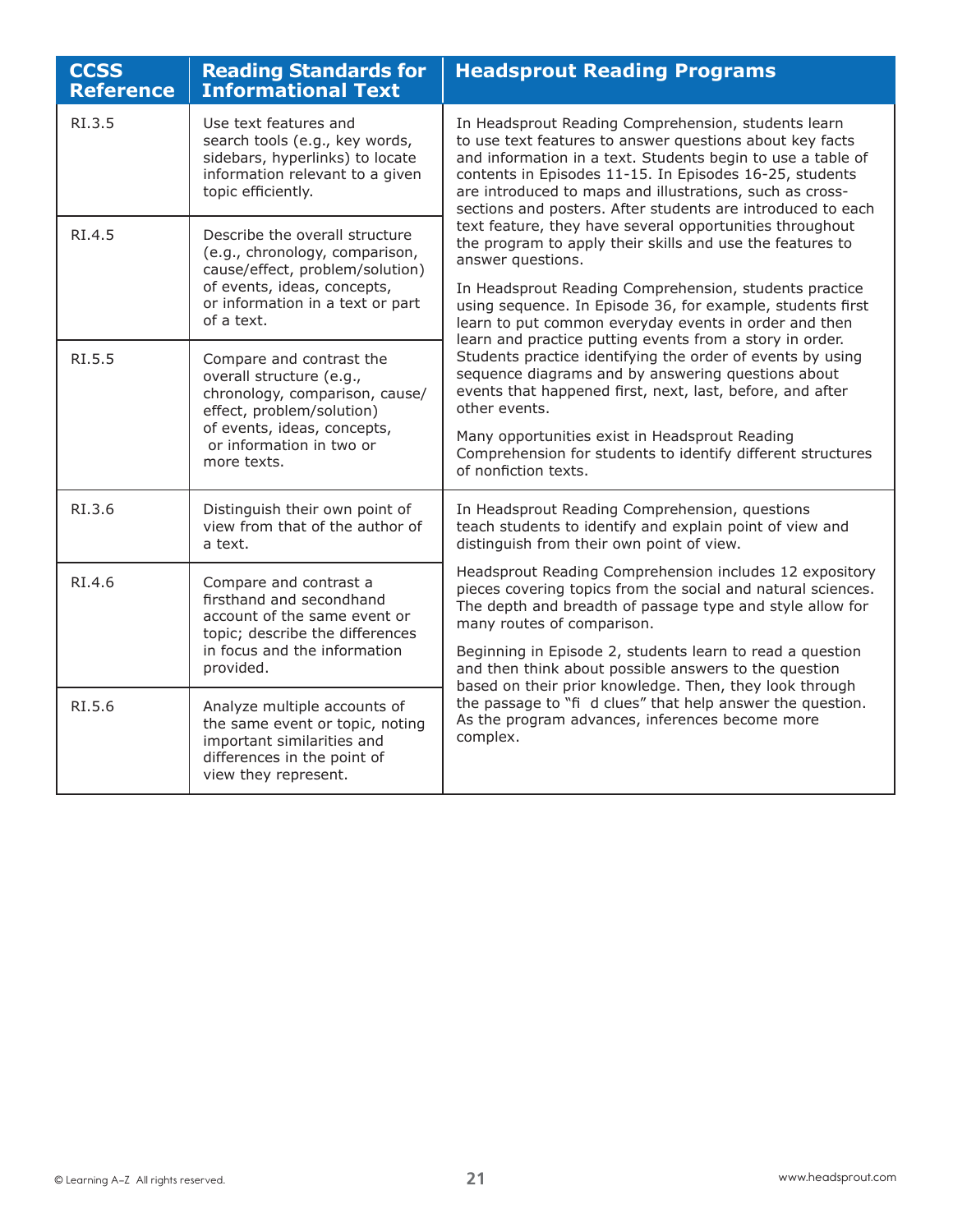| <b>CCSS</b><br><b>Reference</b>           | <b>Reading Standards for</b><br><b>Informational Text</b>                                                                                                                                                                                                                                       | <b>Headsprout Reading Programs</b>                                                                                                                                                                                                                                                                                                                                                                                                                                                                                     |
|-------------------------------------------|-------------------------------------------------------------------------------------------------------------------------------------------------------------------------------------------------------------------------------------------------------------------------------------------------|------------------------------------------------------------------------------------------------------------------------------------------------------------------------------------------------------------------------------------------------------------------------------------------------------------------------------------------------------------------------------------------------------------------------------------------------------------------------------------------------------------------------|
| <b>Integration of Knowledge and Ideas</b> |                                                                                                                                                                                                                                                                                                 |                                                                                                                                                                                                                                                                                                                                                                                                                                                                                                                        |
| RI.3.7                                    | Use information gained from<br>illustrations (e.g., maps,<br>photographs) and the words<br>in a text to demonstrate<br>understanding of the text (e.g.,<br>where, when, why, and how<br>key events occur).                                                                                      | The majority of episodes in Headsprout Reading<br>Comprehension provide questions about text or resources/<br>illustrations that accompany text. In Episodes 16-25,<br>students are introduced to maps and illustrations, such as<br>cross-sections and posters. After students are introduced<br>to each text feature, they have several opportunities<br>throughout the program to apply the skills and use the                                                                                                      |
| RI.4.7                                    | Interpret information<br>presented visually, orally, or<br>quantitatively (e.g., in charts,<br>graphs, diagrams, time lines,<br>animations, or interactive<br>elements on Web pages), and<br>explain how the information<br>contributes to an understanding<br>of the text in which it appears. | features to answer questions.                                                                                                                                                                                                                                                                                                                                                                                                                                                                                          |
| RI.5.7                                    | Draw on information from<br>multiple print or digital sources,<br>demonstrating the ability to<br>locate an answer to a question<br>quickly or to solve a problem<br>efficiently.                                                                                                               |                                                                                                                                                                                                                                                                                                                                                                                                                                                                                                                        |
| RI.3.8                                    | Describe the logical connection<br>between particular sentences<br>and paragraphs in a text (e.g.,<br>comparison, cause/effect, first/<br>second/third in a sequence).                                                                                                                          | Headsprout Reading Comprehension teaches students<br>to "look back" in the passage to fi d the text that<br>helps them answer literal, inferential, main idea, and<br>vocabulary comprehension questions. Students identify the<br>comprehension strategy that must be used to answer a<br>question (e.g., "What is this question asking you to do?"),                                                                                                                                                                 |
| RI.4.8                                    | Explain how an author uses<br>reasons and evidence to<br>support particular points                                                                                                                                                                                                              | cite the text by clicking on the part of the passage that<br>helps answer the question, and then select the appropriate<br>answer. These skills are reviewed in Episodes 7 and 10.                                                                                                                                                                                                                                                                                                                                     |
|                                           | in a text.                                                                                                                                                                                                                                                                                      | In Headsprout Reading Comprehension, students learn to<br>determine what a paragraph or passage is "mostly about"<br>by identifying themes (main idea) in single sentences and                                                                                                                                                                                                                                                                                                                                         |
| RI.5.8                                    | Explain how an author uses<br>reasons and evidence to<br>support particular points<br>in a text, identifying which<br>reasons and evidence support<br>which point(s).                                                                                                                           | phrases, in paragraphs, and in long passages. In Episode<br>5, for example, students fi st learn how to determine<br>the theme of a portion of text, determine how often that<br>theme occurs, and ultimately decide that the most common<br>theme is what the paragraph or passage is "mostly about."<br>As students master this strategy, they learn to apply the<br>same strategy to questions with alternative wording, such<br>as those that ask students to identify the best title for a<br>particular passage. |
|                                           |                                                                                                                                                                                                                                                                                                 | Many opportunities exist in Headsprout Reading<br>Comprehension for students to identify different structures<br>of nonfi tion texts.                                                                                                                                                                                                                                                                                                                                                                                  |